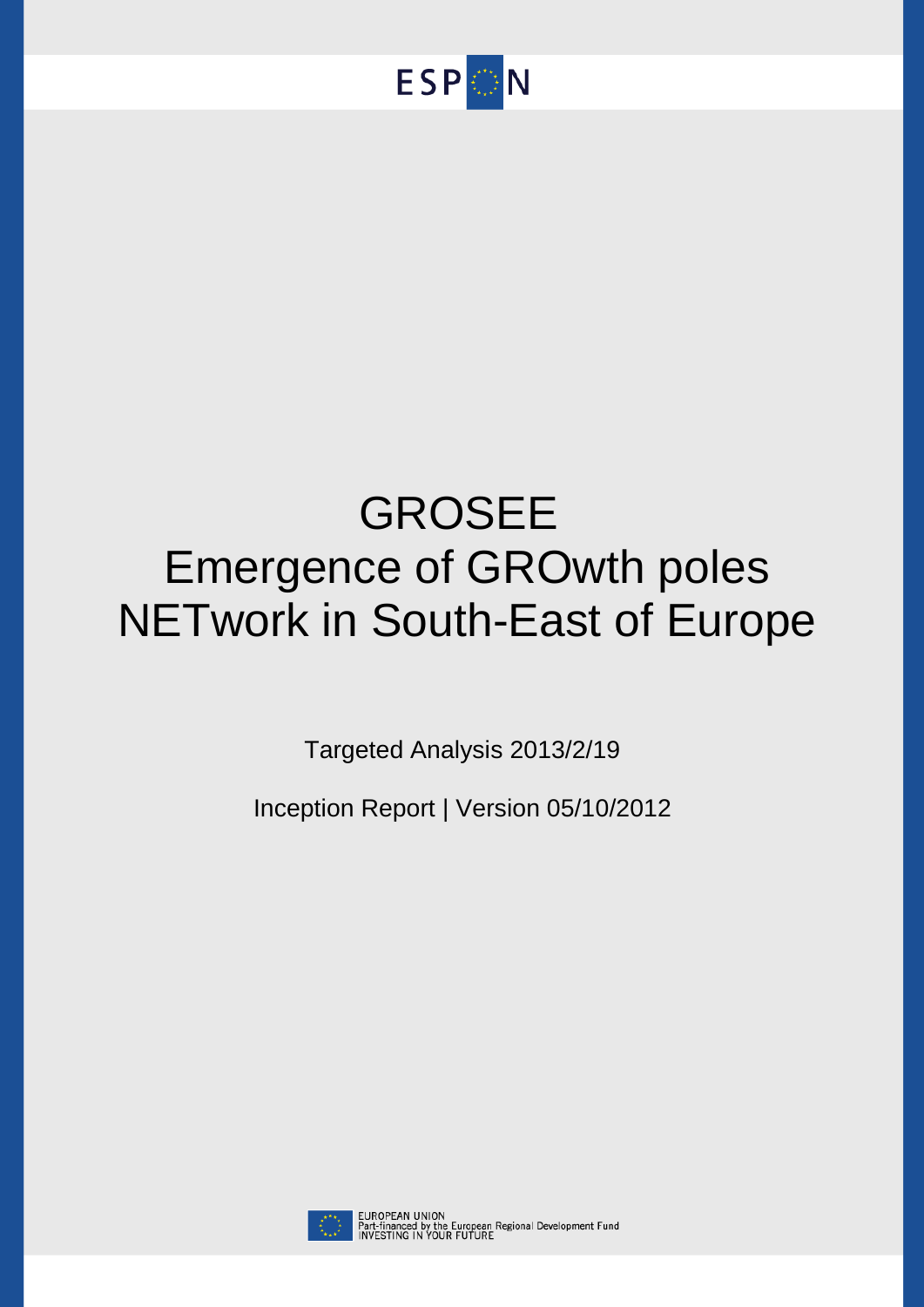This report presents a more detailed overview of the analytical approach to be applied by the project. This Targeted Analysis is conducted within the framework of the ESPON 2013 Programme, partly financed by the European Regional Development Fund .

The partnership behind the ESPON Programme consists of the EU Commission and the Member States of the EU27, plus Iceland, Liechtenstein, Norway and Switzerland. Each partner is represented in the ESPON Monitoring Committee.

This report does not necessarily reflect the opinion of the members of the Monitoring Committee.

Information on the ESPON Programme and projects can be found on [www.espon.eu](http://www.espon.eu/)

The web site provides the possibility to download and examine the most recent documents produced by finalised and ongoing ESPON projects.

This basic report exists only in an electronic version.

© ESPON & University of Bucharest, 2012 .

Printing, reproduction or quotation is authorised provided the source is acknowledged and a copy is forwarded to the ESPON Coordination Unit in Luxembourg.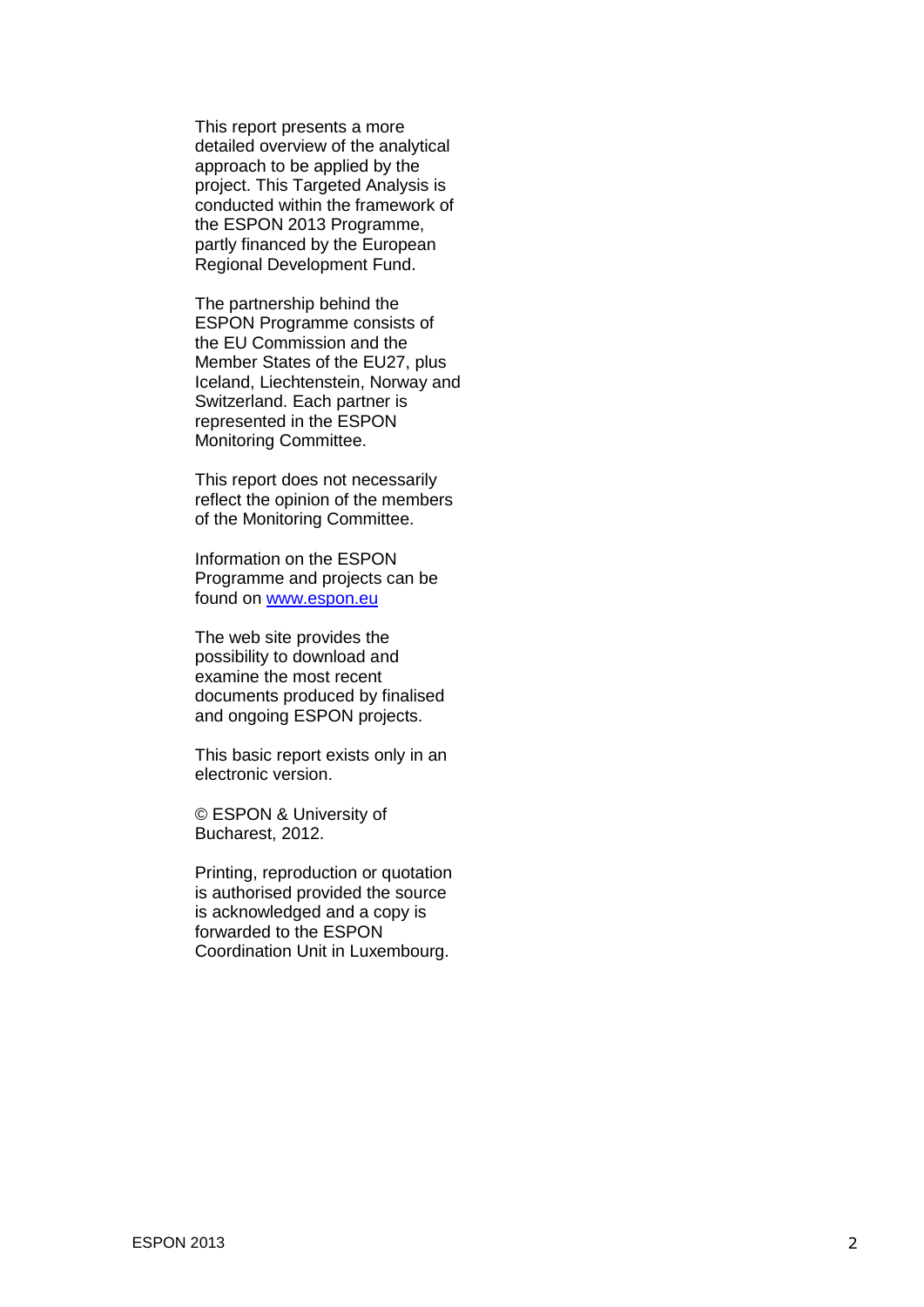# List of authors



# **University of Bucharest, Bucharest, Romania**

The Interdisciplinary Centre of Advanced Researches in Territorial **Dynamics** 

Ioan **IANOȘ**, Daniela **STOIAN**, Natașa **VĂIDIANU**, Andrei **SCHVAB**, Cristina **MERCIU**, Gabriel **PASCARIU**, Radu **PINTILII**, Loreta **CERCLEUX**



**National Technical University of Athens, Athens, Greece** Minas **ANGELIDIS**, Epameinontas **TSIGKAS**, Andreas **POTOURIDIS**



Union of Architects in Bulgaria, Sofia, Bulgaria Atanas **KOVACHEV**



**University "Al. I. Cuza" of Iași, Iași, Romania** Cornel **IAȚU**, Roxana **CERNESCU**, Mihai **BULAI**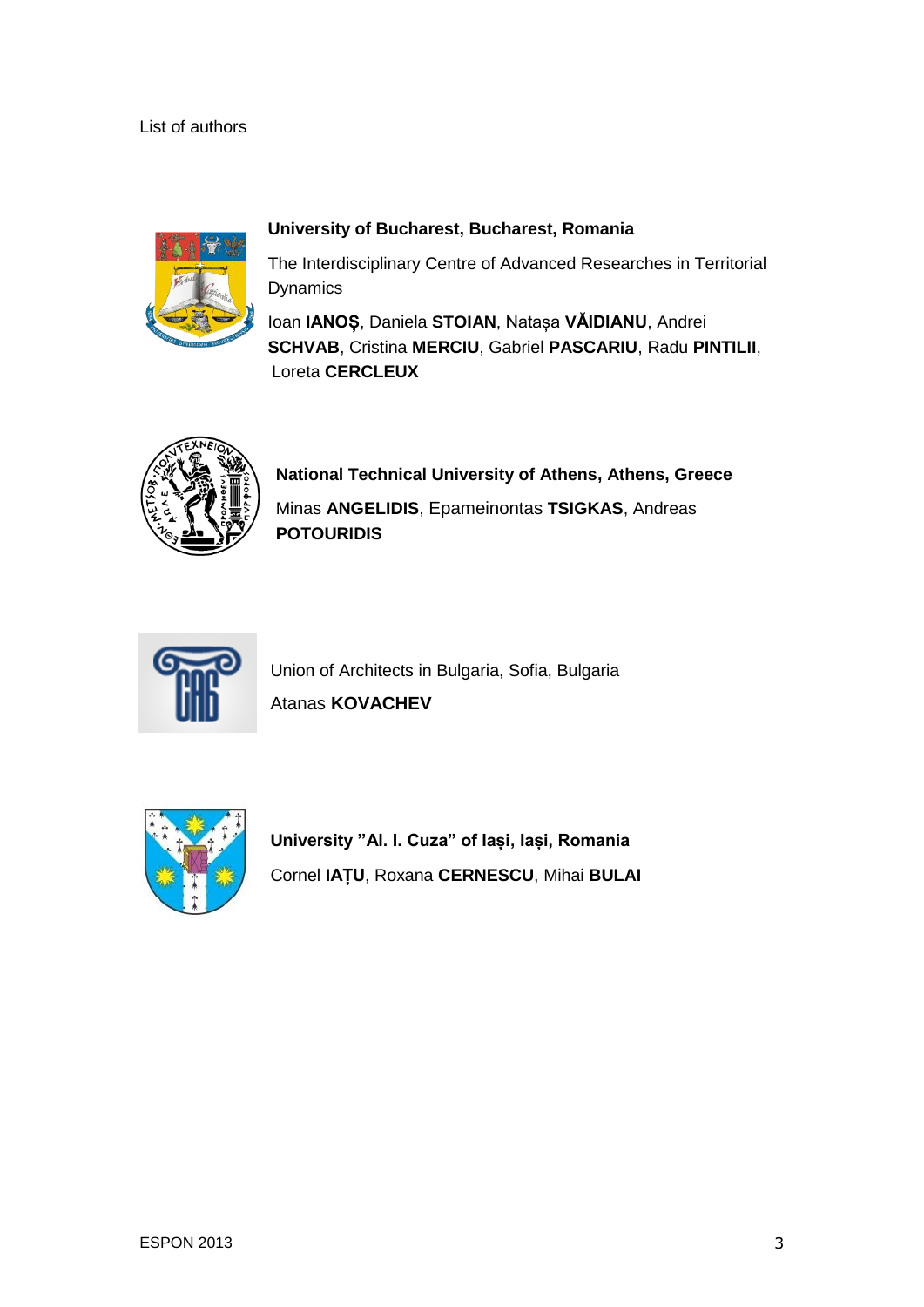## Table of contents

| 1 <sub>1</sub> |                                                                                    |  |
|----------------|------------------------------------------------------------------------------------|--|
| 2.             | Characteristics and particularities of South Eastern Europe  6                     |  |
| 3.             | General methodological approach and the distribution of the work packages          |  |
|                |                                                                                    |  |
| 4.             |                                                                                    |  |
|                |                                                                                    |  |
|                | A1.1 Data collection, database, indicators, maps, typologies 10                    |  |
|                |                                                                                    |  |
|                |                                                                                    |  |
|                |                                                                                    |  |
|                | A2.2 Demographic and social structure, well- being  14                             |  |
|                |                                                                                    |  |
|                |                                                                                    |  |
|                | A2.5 Territorial and urban structures and policies  16                             |  |
|                |                                                                                    |  |
|                |                                                                                    |  |
|                | A5 Existing planning and cooperation among the three Capitals  21                  |  |
|                | A6 Synthesis: from the local capacities of the three capitals to their global role |  |
|                |                                                                                    |  |
|                | A7 Policy recommendations and measures and possible projects  23                   |  |
| 5.             |                                                                                    |  |
|                | 5.1                                                                                |  |
|                | 5.2                                                                                |  |
|                | Likely Barriers for the Project Implementation  27<br>5.3                          |  |
| 6.             |                                                                                    |  |
|                |                                                                                    |  |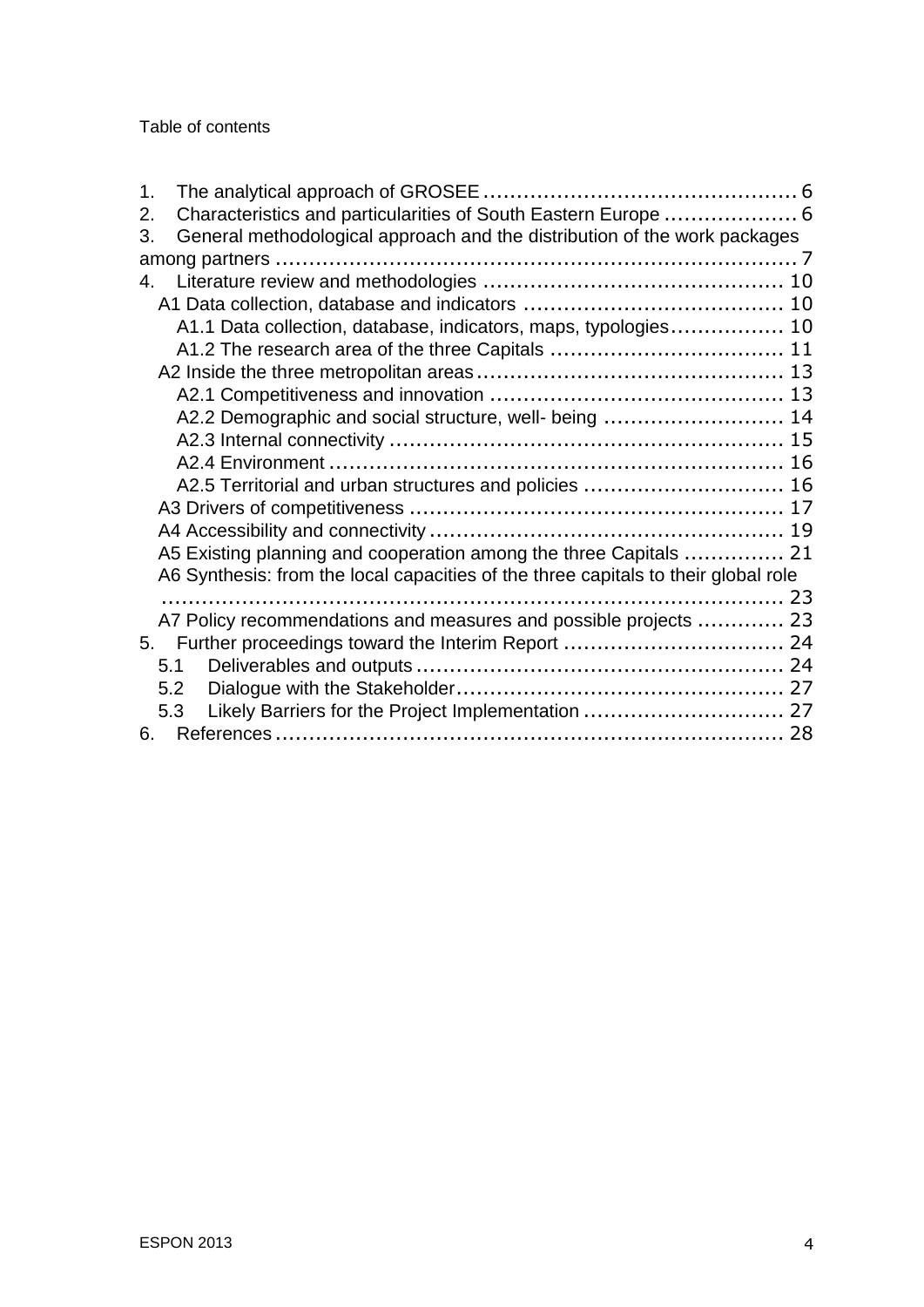# Figures

Figure 1 General methodological scheme of the project

# Tables

- Table 1 Distribution of the work packages among partners
- Table 2 Approximations of the CC, the FMA and the MR for the three Capitals
- Table 3 GROSEE Calendar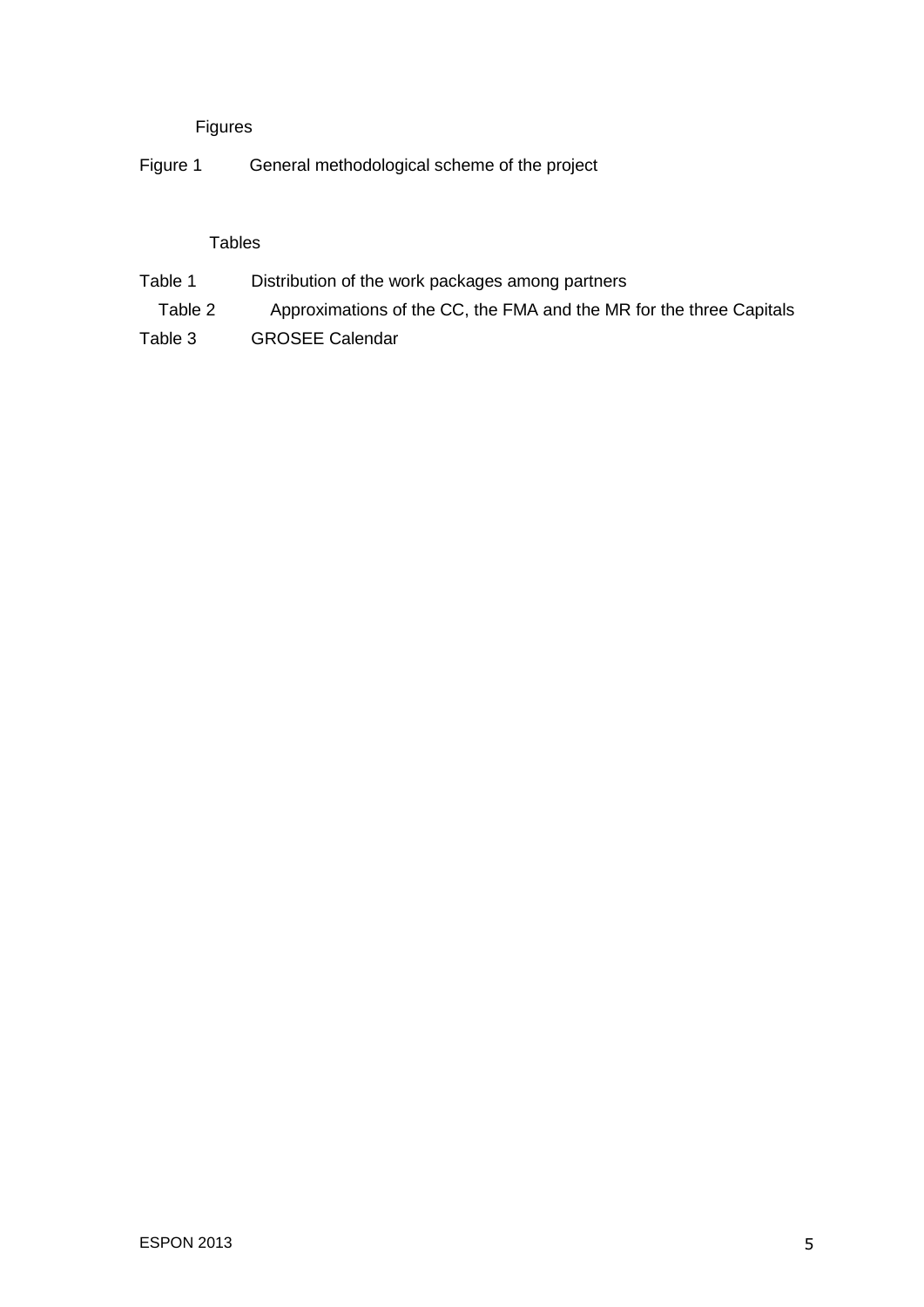# <span id="page-5-0"></span>**1. The analytical approach of GROSEE**

In the frame of Europe 2020 Strategy (2010) approach of smart, inclusive and sustainable development, a great number of recent reports on the territorial priorities of the EU policies -among them: Territorial Agenda 2020, (2011) and 5th Cohesion Report, (2010) emphasize the role of the metropolitan areas (and other cities) as growth poles of their immediate or more distant surrounding regions and the rest of the countries. Further on, priority is given to the integration of the metropoles outside the EU "Pentagon" into powerful urban networks which could contribute to the balance of the territorial development of the EU space.

The general aim of the project entitled "Emergence of growth poles network in South-East of Europe" (EGRONET) is to explore, by using targeted analysis, which is the input of the three cities Bucharest, Sofia and Athens on the emergence of a peripheral 'integrated zone' of the South-Eastern Europe and how how they interract with the European polycentric network, as well as with the European core area and with the non-EU member states bordering the three countries.

The project follows as guidance for the subsequent key questions:

- i. What kind of cities definitions and delimitation rules could be used for comparative analysis?
- ii. What is the situation inside the three capitals (the particular issues) and what are the impacts of urban structures over the territorial development and the quality of life?
- iii. What are the main drivers for competitiveness in the three capitals? Do metropolitan areas play an important role as drivers for competitiveness in the region?
- iv. What is the level of accessibility of these cities and how can it be improved? What is the efficiency level of European transport corridors?
- v. What is the interplay of the existing policies and the planning features of the three Capitals with/ related to the cooperation among them?
- vi. What is the global role of the 3 capitals in the European polycentric network?
- vii. What are the key policies and measures that can be taken to support an emergence of a competitive area concentrated on the Bucharest - Sofia - Athens triangle?

The added value of this project is given by the fact that stakeholders as well as scientist will work together for a better understanding and management of the complex territorial processes developing in metropolitan areas. In this frame the project will provide at the end a unitary data base for different indicators at the level of the metropolitan area of Bucharest, Sofia and Athens. It represents in the same time a first cooperation based on a scientific project among different stakeholders from the central and metropolitan level and a bases in the exchange of good practises at the level of the three metropolises. Finally the project will provide essential information of the possibilities of cooperation among the three metropolises.

# **2. Characteristics and particularities of South Eastern Europe**

<span id="page-5-1"></span>The region of South Eastern Europe which includes Romania, Bulgaria and Greece represents the study area of the project. This region has changed in a very fundamental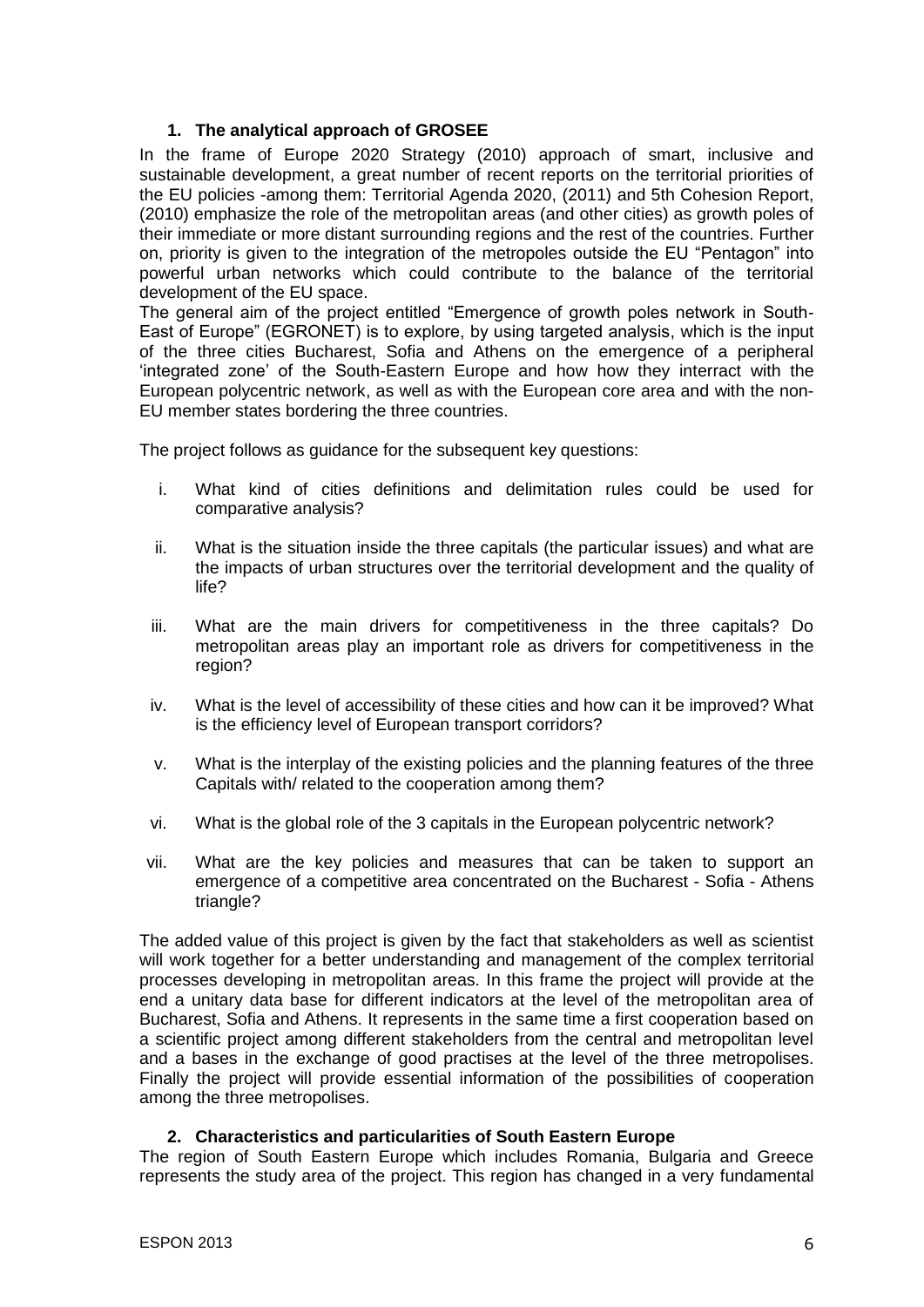way, under the impact of the interacting forces of integration and transition. As historical and political backgrounds, a new economic geography emerged with several open questions concerning its economic and structural characteristics.

During 1991-2001 the population of Greece grew considerably (6,8%), while the population of Bulgaria and Romania diminished (-8,3 % and -3,3% respectively) and in the period 2001-2007 the same phenomenon was registered with an increase of the Greek population (2,2%) and a slower/slight decrease in Bulgaria and Romania (ESPON FOCI). The population density is concentrated in the three capitals (Athens, Bucharest and Sofia) and the biggest cities (Thessaloniki, Patras, Kavala in Greece; Bucharest and other 6 big cities in Romania; Plovdiv and Varna in Bulgaria).

This area is identified by unfavourable structural adjustments due to the difficulties and the weakest performance but also by the market integration that has generated strong pressures and trends. During the period 1913- 1950, Romania had the worst situation regarding the GDP per capita, followed by Yugoslavia. The initial conditions were generally poorer and less developed countries, especially agricultural and dependent on products which are considered "sensitive" for Western Europe. Countries like Romania and Bulgaria inherited a very large share of nonviable enterprises from the past, enterprises that have been hardly fit for restructuring and, in the end they have been closed (Dobrinski, 2000). Also serious delays were encountered in the implementation of the elements in the reform agenda and the policy failures reflected the lack of consensus. The economic structure of these countries is characterized by an extremely high degree of concentration in the industry and business organization. The economic indicators showed that all transition countries in the Balkans have experienced a deep recession in the post-1989 period. The complexity of the privatization process is justified through the delayed industrialization and political instability as well as through the ethnic tension in the Balkan region.

Regarding the Greek enterprises, these have a particular position in this region and the systemic change appears as a good opportunity for expansion. It is noteworthy that Greek banks and financial institutions are very active in the Balkan countries, with involvements in the financing of infrastructures and of private investment. In this context, the Foreign Direct Investments (FDI) are an important element of economic restructuring and a vector of cooperation. In the field of FDI, the most important attractors in Romania and Bulgaria are the capitals, Bucharest, respectively Sofia, with about 40-50% of the total FDI value. (Rizopoulos, 2000). Greece appeared with the most developed economy, but during the crisis is facing serious problems in its economy.

In terms of transport infrastructures and networks, the general picture presents a development cleavage among the Balkans and Western Europe (few motorways), due to different interests and geopolitical restructuring through the challenge of borders (Skayannis, 2000). The air transport traffic between Greece and Romania was in 2007 much higher - 275.000 passengers - compared to those between Greece and Bulgaria - 118.000 passengers- as well as between Bulgaria and Romania: 31.000 passengers (ESPON FOCI).

According to ESPON FOCI, the economic networking has progressed very fast from the beginning of '90s and it was accelerated before and even more after the accession of Bulgaria and Romania in the EU (2007).

Overall, the fast growing territorial integration in the SEE area is guided mainly by the intensification of the networking among the three capitals and secondly (and more recently) by the intensification of the relationships among the respective regional capitals.

#### <span id="page-6-0"></span>**3. General methodological approach and the distribution of the work packages among partners**

Generally speaking, territory needs a multidisciplinary approach (Davoudi et al., 2008), including ownership rights (Hagget, 2001) and has to be an expression of power and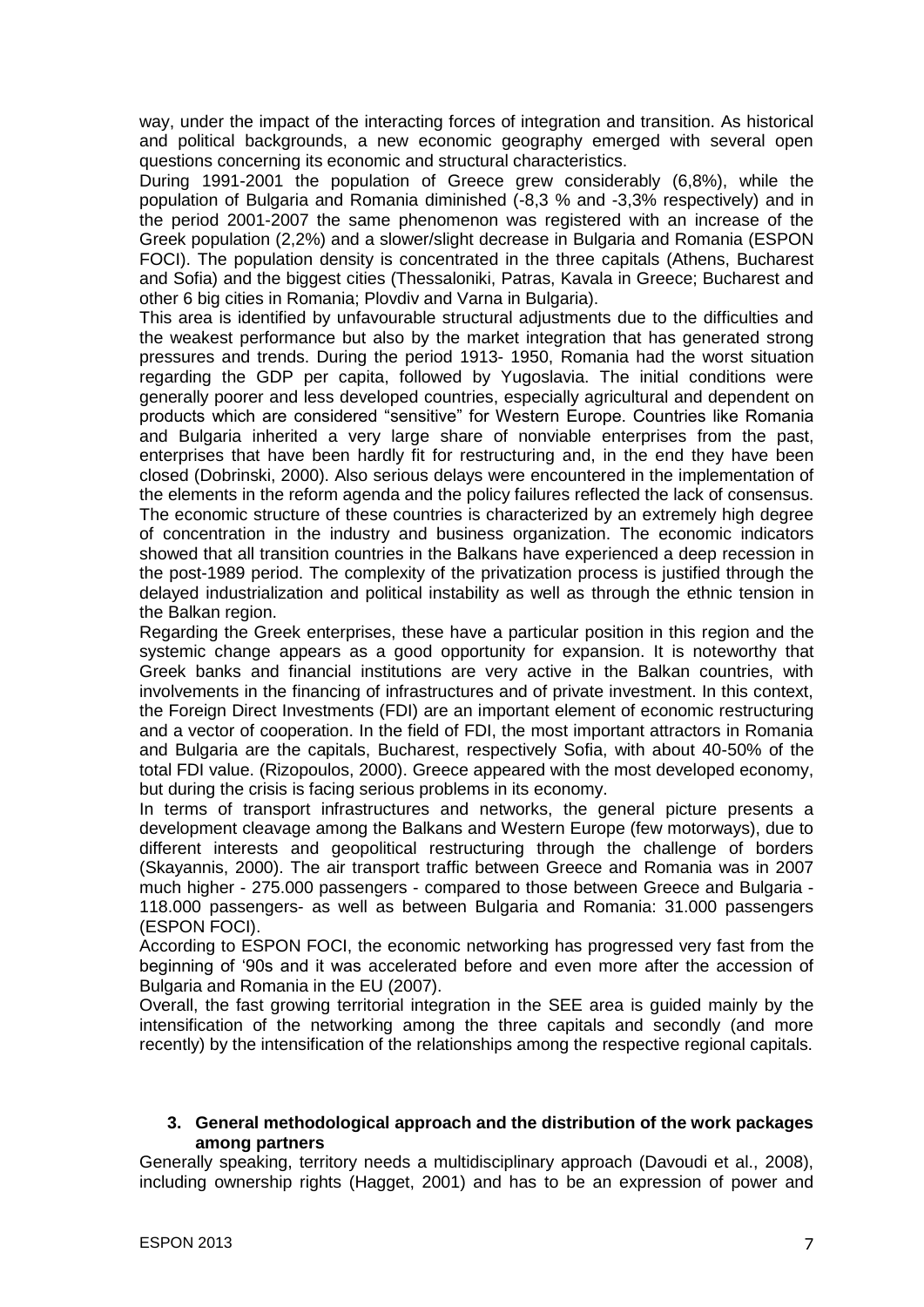social space (Delanay, 2009). The complexity and different characteristics of this area in comparison with the European Core could argue for the conclusion of the existence of many Europes (Agnew, 2001). In this context and by adapting some ideas of Dobrowska and Lukomska (2011), we defined the main work hypotheses that are focused on the following issues:

*- Differentiated historical evolution influences on the present-day situation of the cities and regions;*

*- Metropolis engine role on the regional growth poles at different territorial levels;*

*- Administrative function as a pushing tool for the cities growth;*

*- The internal resources as real pillars of regional and local development during a crisis period*

*- Accelerated development by networking.*

The key question is how could a new territorial efficiency and quality be promoted by keeping spatial identity (Camagny, 2010) and by using the three metropolitan regions? In this respect, the assessment of the development perspectives of each metropolis is based on the delimitation of MR and FMA and their internal structures (ESPON POLYCE 2012). Three methods defined by ESPON, Eurostat and EEA are used for delimitating the different divisions of the analysed MRs. In the same time the TPG will data provided by OECD and detailed review on the INTERREG Programmes.

In order to target the comparative analysis of the three MRs, we used the NUTS 2 and NUTS 3 as basic framework. For a more analytical analysis in the case of Bucharest we used three kinds of indicators: state, flow and accessibility at the LAU level.

The most effective method to depict the spatial evolution trends, by land use changing in the MR is Urban Atlas which gives us more land use classes as CLC. At the same time the last CLC (2006) does not cover the MR of Athens. In this case, for a comparative study between analysed MR, the base of Urban Atlas 2007 is used, but for the spatial dynamic of each one, CLC was chosen (for Bucharest and Sofia).

The relationships between the three capitals are individualised using the flight and train connections, on one side, and the number of affiliations of the same multinational firms, on the other.

To appreciate the capital role in the national urban system the most significant results are offered by Zipf relationship between the rank and cities' population. The last evolutions show a hypertrophic development of some national urban systems, accentuated by the preferential location of FDI in the capitals (Ianos, 2004). The same analysis is interesting to be applied at the entire South Eastern part of Europe, especially to depict the main trends of this European Urban Regional System.

The particular analysis includes different methods, such as: correlation, Ward's method (especially to mark the regional growth poles networking), applying questionnaires and interviews, GIS for different kind of maps.

By summarizing, the general methodology regards four main steps: defining and measuring indicators (with a huge comparative content), analysis and diagnose of the present development situation (a deep focusing on the each MR), assessment of the cooperation potential between the three capitals (between all regional growth poles) and elaboration of the strategies (Fig.1). A spatial dimension of each step is essential in order to cross the entire approach.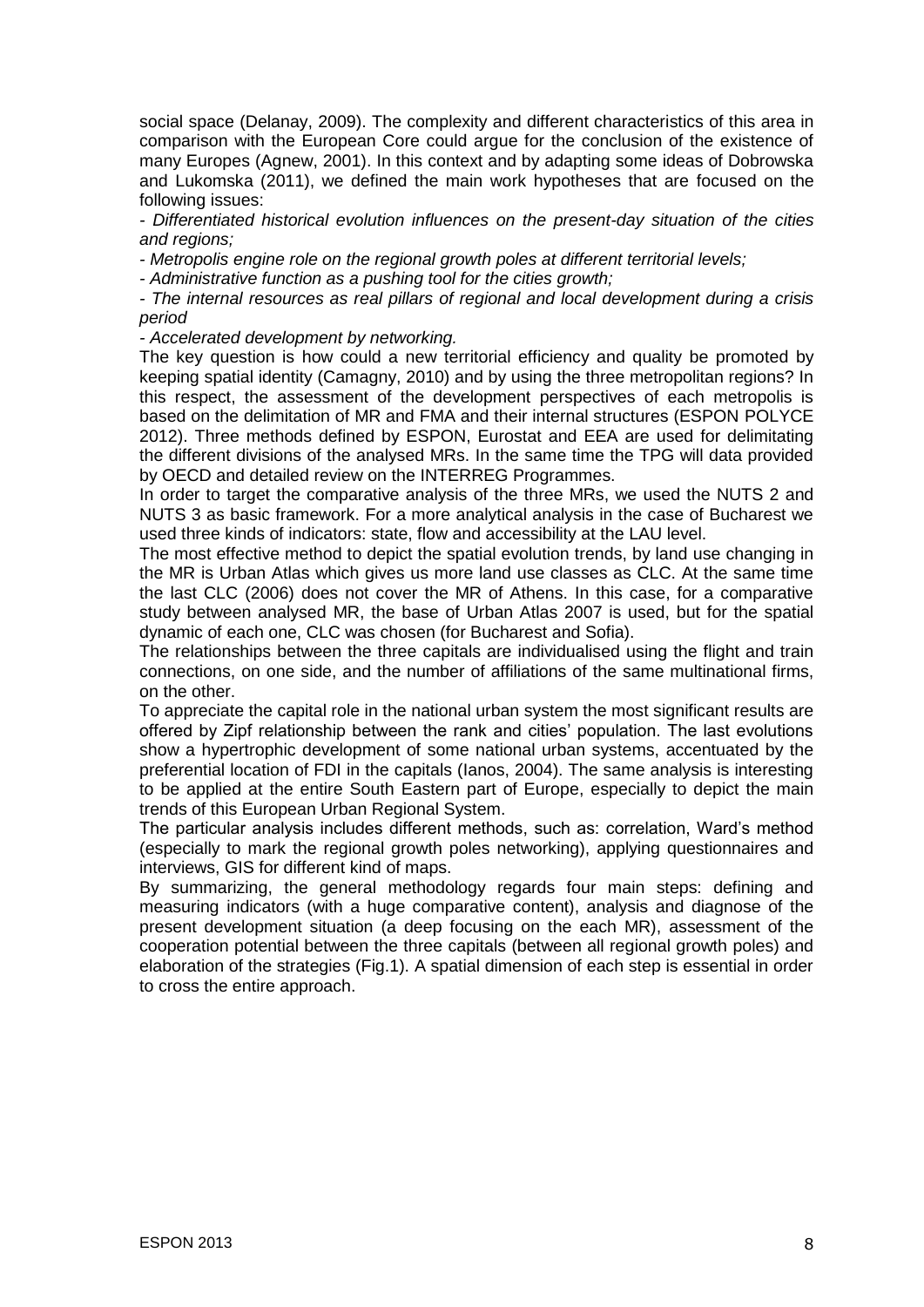

SEEUS = South-East European Urban System

Figure 1 General methodological scheme of the project

The division of the work among the 4 Partners as well as the coordination of the work per activity and sub-activity will ensure an efficient workflow among the general and case study level, as shown in the table below.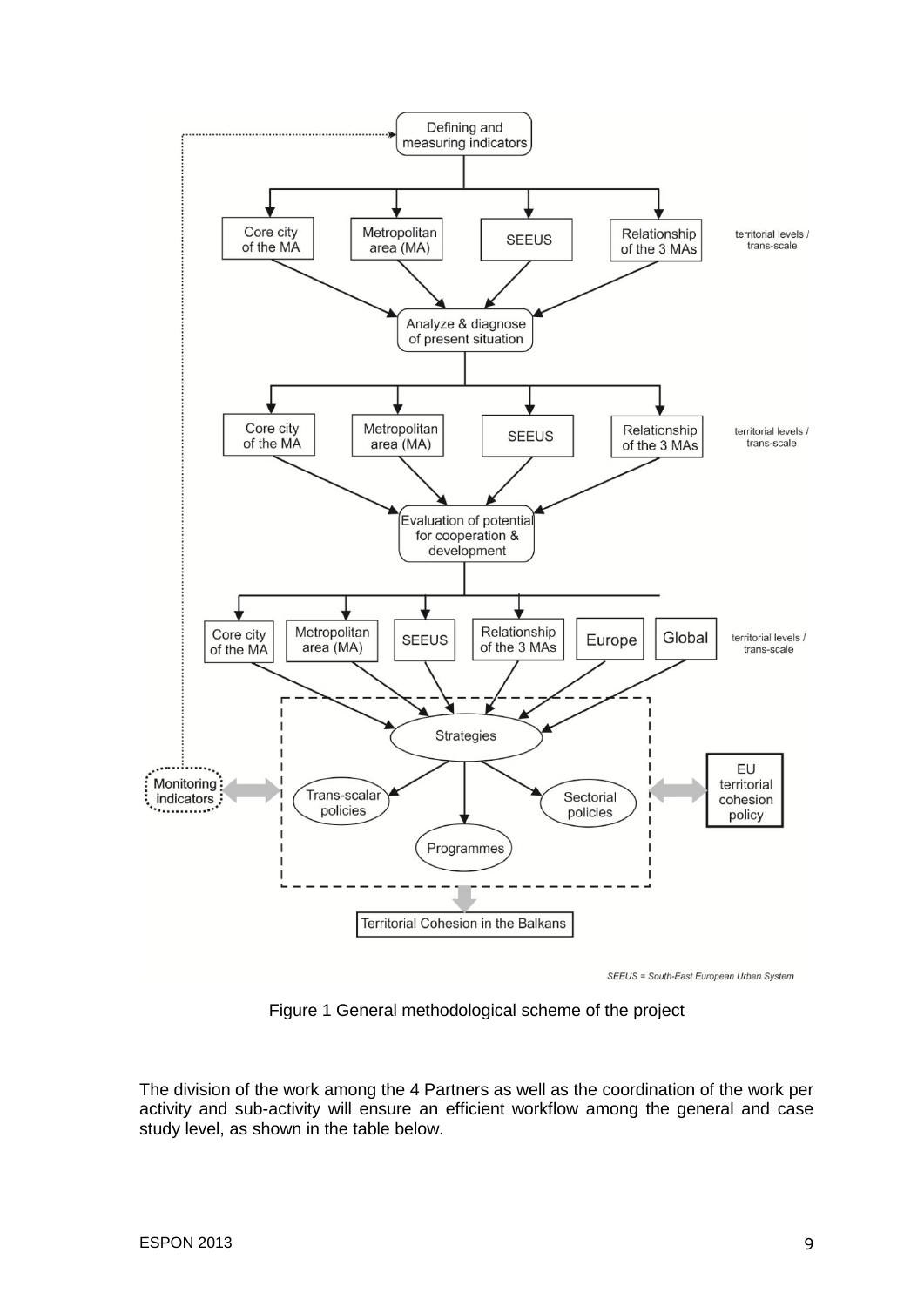| <b>WPs</b>      | <b>Activities - sub-activities</b> |                                                                                    |                                                  | Case study<br>work | <b>General level</b><br>work            |
|-----------------|------------------------------------|------------------------------------------------------------------------------------|--------------------------------------------------|--------------------|-----------------------------------------|
| WP1             |                                    | Coordination                                                                       |                                                  |                    | LP, PP2, PP3                            |
|                 | A1                                 |                                                                                    | Data collection, database and indicators         | LP, PP2, PP3       | PP2, LP, PP3                            |
|                 | A2                                 | Inside the three metropolitan areas                                                |                                                  |                    |                                         |
|                 |                                    | A2.1                                                                               | Competitiveness and innovation                   | LP, PP2, PP3       | <b>PP2, LP, PP3</b>                     |
|                 |                                    | A2.2                                                                               | Demographic and social structure,<br>well being  | LP, PP2, PP3       | $LP$ , PP2, PP3                         |
|                 |                                    | A2.3                                                                               | Internal connectivity                            | LP, PP2, PP3       | <b>PP2, LP, PP3</b>                     |
|                 |                                    | A2.4                                                                               | Environment                                      | LP, PP2, PP3       | PP3, LP, PP2                            |
| WP <sub>2</sub> |                                    | A2.5                                                                               | Territorial and urban structures and<br>policies | LP, PP2, PP3       | PP2, LP, PP3                            |
|                 | A3                                 | <b>Drivers of competitiveness</b>                                                  |                                                  | LP, PP2, PP3       | PP2, LP, PP3                            |
|                 | A4                                 | <b>Accessibility and connectivity</b>                                              |                                                  | LP, PP2, PP3       | <b>PP4, LP, PP2,</b><br>PP <sub>3</sub> |
|                 | A <sub>5</sub>                     | <b>Existing planning and cooperation</b><br>among the three Capitals               |                                                  | LP, PP2, PP3       | $LP$ , PP2, PP3                         |
|                 | A <sub>6</sub>                     | Synthesis: from the local capacities of<br>the three capitals to their global role |                                                  |                    | LP, PP2, PP3                            |
|                 | A7                                 | <b>Policy recommendations and measures</b><br>and possible projects                |                                                  |                    | LP, PP2, PP3                            |
| WP3             | <b>Dissemination</b>               |                                                                                    |                                                  | LP, PP2, PP3       |                                         |

Table 1 Distribution of the work packages among partners

(LP – University of Bucharest, P2 – National Technical University of Athens, P3 – Union of Architects in Bulgaria, P4 – University Al. I. Cuza from Iasi)

# <span id="page-9-0"></span>**4. Literature review and methodologies**

# <span id="page-9-1"></span>**A1 Data collection, database and indicators**

# <span id="page-9-2"></span>**A1.1 Data collection, database, indicators, maps, typologies**

This is an important step taken into consideration right from the beginning of the project. GROSEE had to define, even preliminarily, an appropriate set of indicators in order to be used for analyses at various spatial levels. To this end, the TPG has reviewed the existing indicators, data sources and data provision and concluded to a preliminary list of indicators – see in Annex I.

A large number of simple indicators will be necessary in GROSEE in order to be able to analyze a great number of specific issues – see in Table 1 of the Annex 2. During the implementation of the project, the capacity of the selected indicators to reflect the spatial phenomena will be monitored. Using such inputs, the initial list of indicators will be eventually further extended.

However, a list of relatively restricted number of "headline", "top" or "more appropriate" indicators will be created in the next stage of the project.

These indicators are supposed to better reflect the spatial phenomena discussed in the project, because they "synthesize" different issues, for example GDP and unemployment. We will ensure the insertion of indicators in these headlines, indicators included in already established lists of indicators that express important EU strategies as "Europe 2020"or "Lisbon Strategy" -see in Tables 2 and 3 in Annex I. This will enable us to better compare the project's findings with the respective objectives and the targets of these strategies.

In this selection, the list of "top" indicators of ESPON INTERCO (see in Table 4) that has studied territorial cohesion indicators will also be taken into account.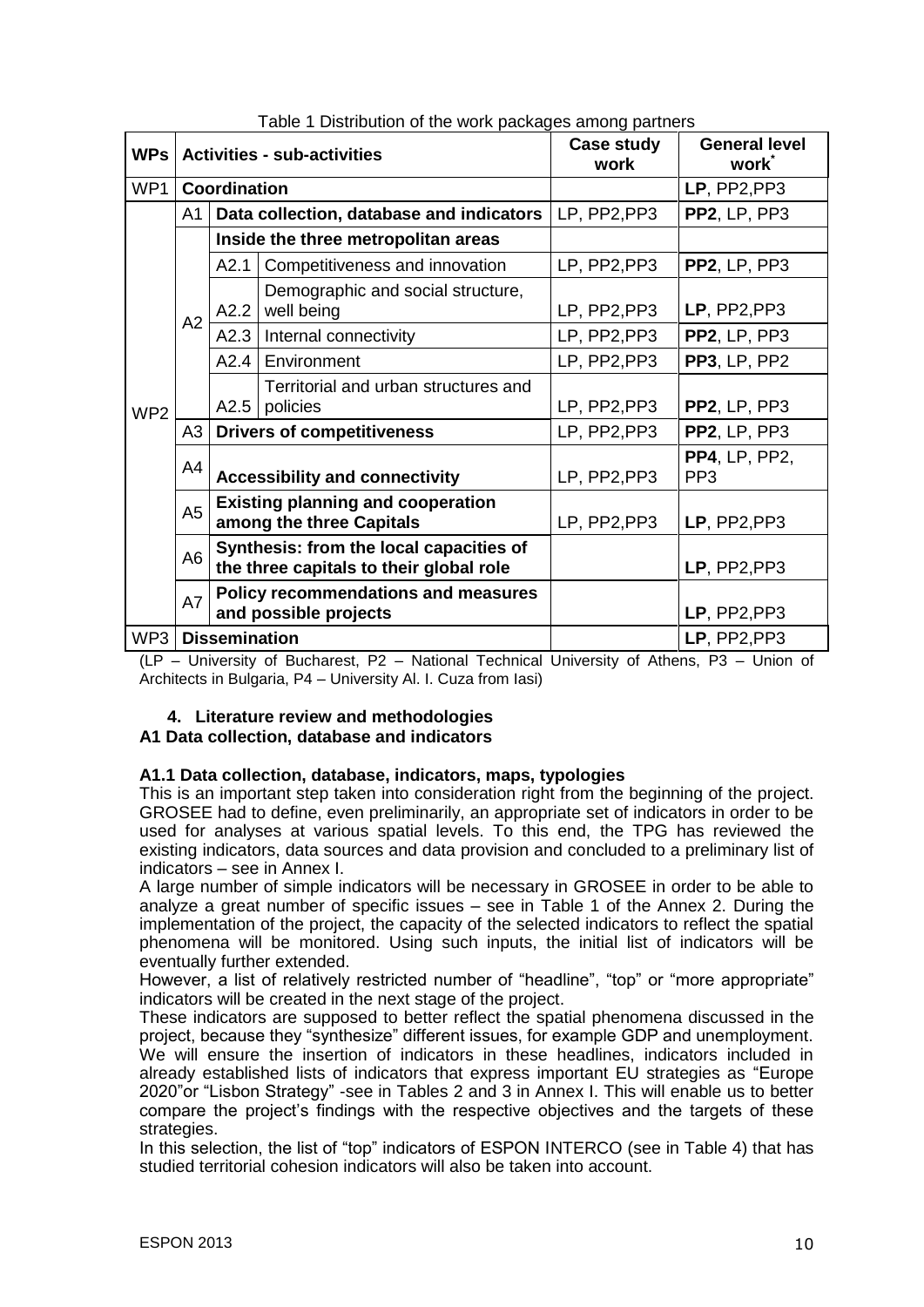Finally, a number of indicators regarding GROSEE's objectives, indicators used also in the  $5<sup>th</sup>$  Cohesion Report will also be taken into account.

Finally, all these indicators will be "feasible", meaning that there are available data for their calculation.

GROSEE should also discuss (a) territorial scales, types and data categories for the indicators (b) the design of the project database and the structure of metadata (c) territorial statistical methods which could be used in the analyses and the proposals of the project and the creation of maps. See for a detailed discussion of these issues in Annex II.

Several data sources have been taken into consideration - see in summary here and in more detail in Annex II

#### (i) The ESPON projects

(a) ESPON projects refer to all territorial issues and policies

**ESPON 2013 Database:** Apart from the indicators produced by the project itself, it has integrated indicators produced by all the ESPON 2013 projects.

**ESPON 2013 INTERCO / Indicators of Territorial Cohesion:** It has studied in depth an important number of indicators from the scope of "territorial cohesion. It finally proposed **32 top indicators** corresponding to the six "territorial objectives" (see in Annex I) **ESPON 2013 SIESTA / Spatial Indicators for a "Europe 2020 Strategy" Territorial Analysis:** It shows how the "Europe 2020" Strategy, acts territorially, particularly on a regional scale and especially for composite indicators

(b) **ESPON projects that refer to specific territorial issues**

**ESPON 2006 1.1.1 Polycentric Potentials** (polycentricism indicators), **ESPON 2013 DEMIFER (**Demographic and Migratory Flows), **ESPON 2013 FOCI (**cities regarding competitiveness, social cohesion, environment and polycentricism), **ESPON TRACC 2013 (**regional indicators of transport accessibility), **ESPON 2013 TERCO (**intensity of territorial cooperation), **ESPON 2013 Climate (**territorial aspects of climate change), **ESPON 2013 KIT (**territorial dimension of innovation and knowledge economy), **ESPON 2013 TEDI** (specific regions), **ESPON 2013 TIPTAP** (indicators for macro-criteria of territorial impact), **ESPON 2013 ReRisk (**vulnerabilities in regards to access to energy and energy potential), **ESPON 2013 GEOSPECS (**specific types of territories and regions), (c) ESPON projects that refer specifically to metropolitan regions **ESPON 2013 POLYCE** (indicators at metropolitan level for all territorial issues), **ESPON 2013 METROBORDER** (indic. cross-border polycentric metropolitan regions), **BEST METROPOLISES (**factors that determine specific development of metropolitan areas) **(ii) Other sources of indicators**

- *Eurostat and other EU bodies:* (i) Indicators used in the 5<sup>th</sup> Cohesion Report, "Europe 2020" and "Regions 2020" indicators

- *Other international organizations*: ONU, OECD, World Bank etc, *national organizations*  (Bulgaria, Greece, Romania).

See in more detail in Annex I

#### <span id="page-10-0"></span>**A1.2 The research area of the three Capitals**

Within ESPON GROSEE we are making comparisons between the three capitals cities Bucharest, Sofia and Athens. In order to be relevant, these comparisons should be based on common definitions of the metropolitan areas which will determine common rules for their delimitation.

This delimitation has been made from the beginning of the project in order to be used in checking the availability of data for the three Capitals that enables us to select only methods of analysis for which the necessary data exist (or could be found realistically).

The methodological issues concerning the delimitation of the three metropolitan areas are detailed in the Annex II.

Several attempts have been made on metropolises definition and delimitation in ESPON, in Eurostat in collaboration with Urban Audit or elsewhere. We describe below in summary the data and methods that have been used for the delimitation as well as the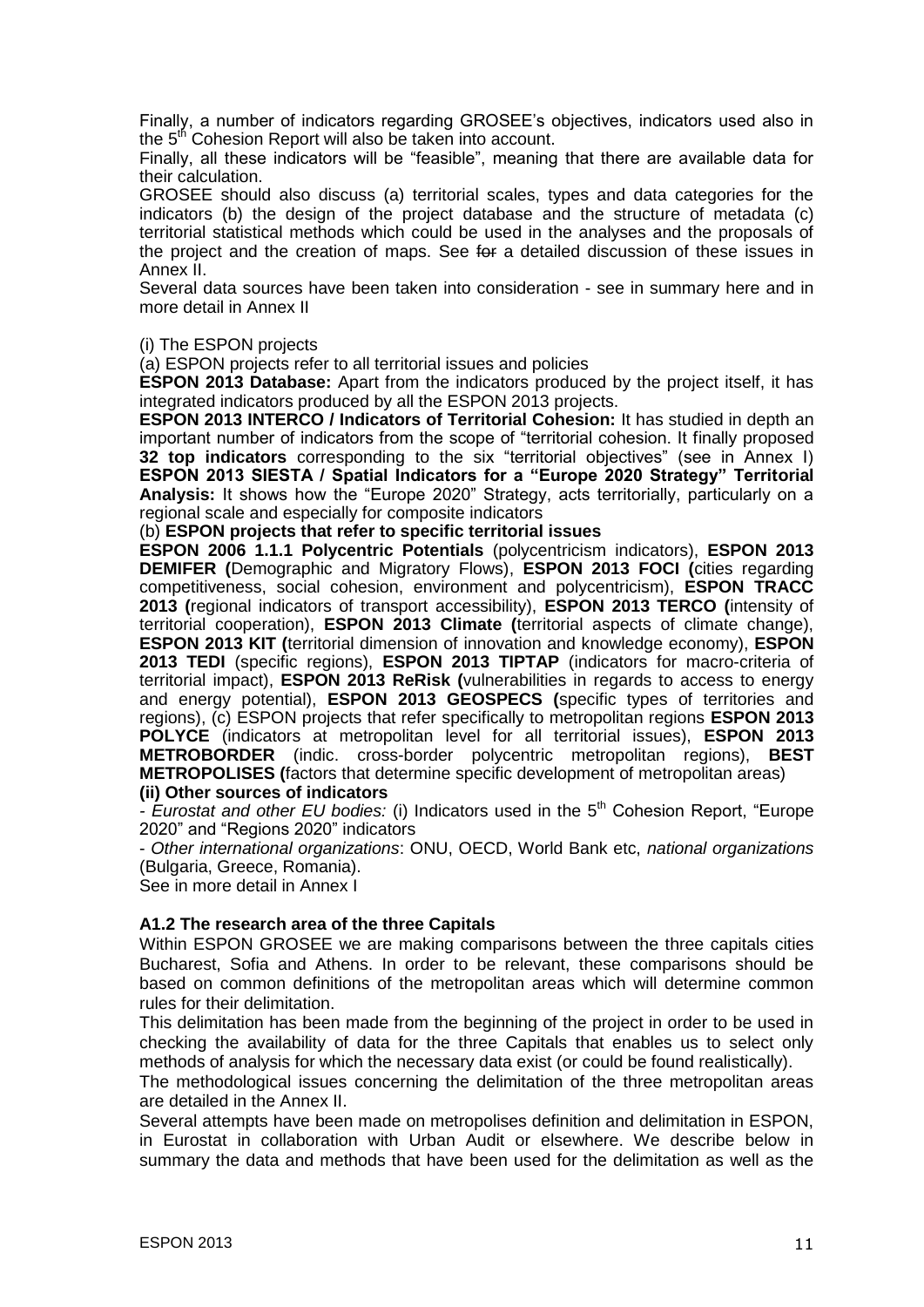related results. In Annex II the entire work on delimitation is being analysed into more detail.

The city / metropolitan area delimitation could be made on the basis of the population size and density (Paddison 2001) or by using more complex methods which refer to the time distance or to the employees commuting to the dense urban fabric, the service provision, the extension area of the urban functions etc – see, among others, in the ESPON projects 1.1.1, 1.1.2, 1.4.1, 1.4.3, FOCI, Database etc, in Urban Audit and in CLC documents.

There are important functional differences between the different parts of the metropolitan areas. First, there is an obvious difference between a densely populated part -**the "core city" (CC)** - and **a second, less densely populated part,** containing activities and population functionally dependent on the "core city". The total of these two interdependent parts could be named **Functional Metropolitan Area (FMA)** according to the conceptual approach and the terminology used by the ESPON POLYCE project (2012). Further on, it is well known that each FMA has a considerably high influence to a neighbouring "ring" which contains smaller settlements or even small and medium sized cities and their surrounding country-space. This zone could be named, as in ESPON POLYCE, **Outer Metropolitan Ring / OMR**. The total of the FMA and the OMR could be named **Metropolitan Region / MR.**

There are methods of delimitation of these three zones (CC, FMA, OMR) of the MRs at a very low territorial level, close to the "real" metropolitan territories: land plot (of CLC or Urban Atlas 2007) or LAU level. We present in Annex II the implementation results of such methods in the cases of Bucharest and Athens (using different criteria for each case) and the definition of Large Urban Zones of Urban Audit (urban Audit 2004).

However, only few data exist at land plot or LAU level for a great number of indicators that are to be used for the three Capitals. Much more data exist only for NUTS3 or, even more, only at NUTS2 level, which are (usually) administrative divisions. Important ranges of data exist also for the Urban Audit LUZs and the ESPON FUAs. Therefore, we should necessarily define **approximations** of the "real" territories, as well as the LUZs and the ESPON FUAs to NUTS3 and NUTS2 units.

In Annex II we first analyse the specificities of the administrative divisions of the three countries and their respective Capitals in relation to the NUTS division.

Then, we examine which NUTS units of the three Capitals correspond to the three zones (CC, FMA, OMR) of the MRs and at which extent the selected NUTS3 or NUTS2 units could "represent" satisfactorily the three zones of each Capital.

For this purpose, we discuss in detail: the definitions of ESPON FUAs and Morphological Urban Areas (MUAs), the Core areas and LUZs) provided by Urban Audit and the Urban Morphological Zones (UMZ) on the basis of CLC data for the three Capitals. We also examine the urban land use distribution of Urban Atlas (2007) and the definition of the metropolitan areas by Eurostat and DG Regio for all three cases.

See below the selected approximations of the CC, the FMA and the MR for the three Capitals with NUTS3 units

| Capital          | Core city                                     | <b>FMA (Functional</b><br>Metropolitan Area) | MR (Metropolitan Region)               |
|------------------|-----------------------------------------------|----------------------------------------------|----------------------------------------|
| Athens           | 4 "regional units"<br>(aggregates of<br>LAU1) | GR300                                        | GR300, 241, 242, 253,<br>251           |
| Sofia            | <b>BG411</b>                                  | BG411, BG412                                 | BG411, 412, 413, 414,<br>415           |
| <b>Bucharest</b> | RO321                                         | RO321, RO322                                 | RO321, 322, 312, 313,<br>314, 315, 316 |

Table 2 Approximations of the CC, the FMA and the MR for the three Capitals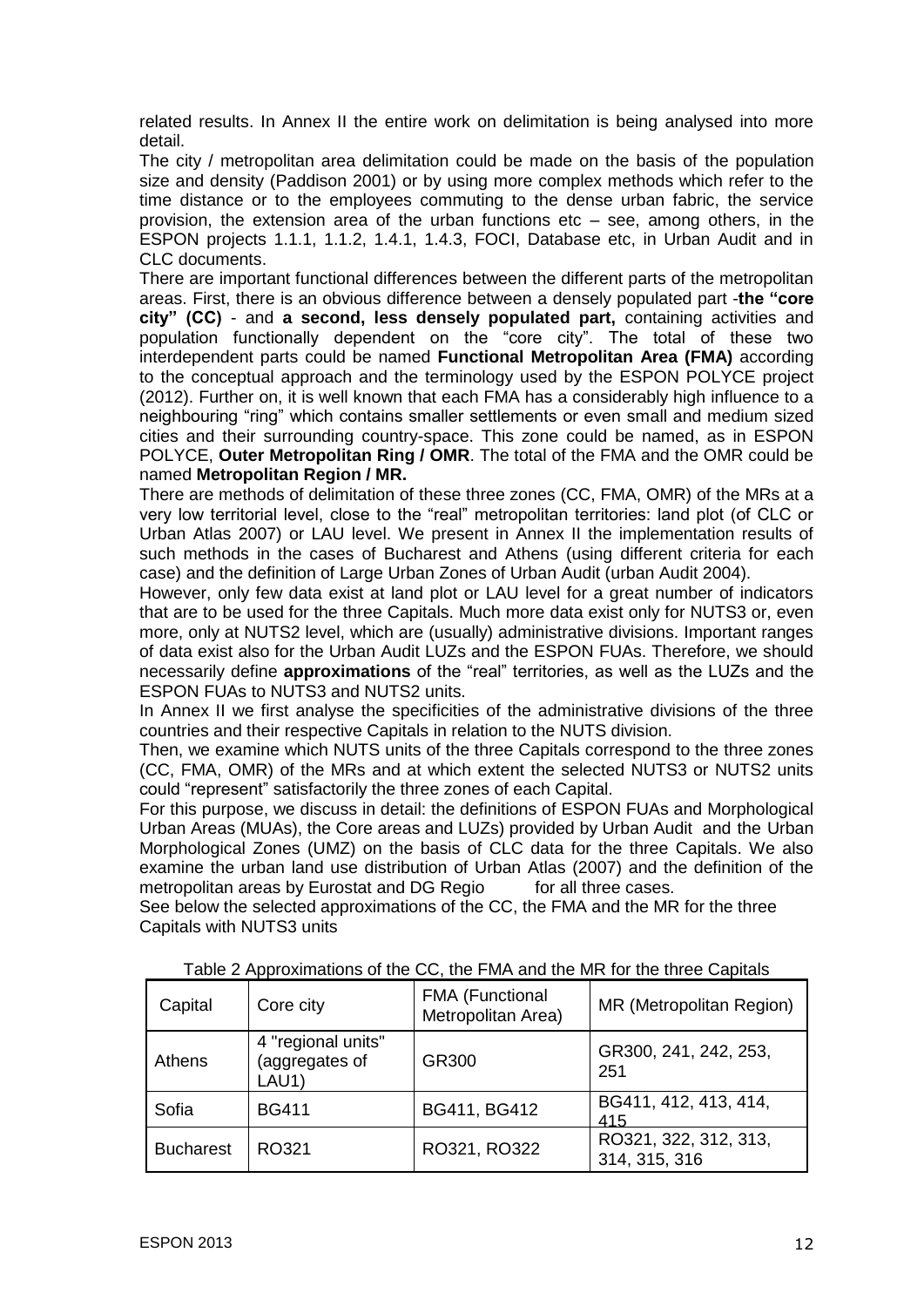We should also stress the fact that some minor modifications of this result could be possible on the basis of the TPG work towards the Interim Report, taking also into account the stakeholders' approach of the three MRs as "planning regions". See for the references in Annex II.

## <span id="page-12-0"></span>**A2 Inside the three metropolitan areas**

## <span id="page-12-1"></span>**A2.1 Competitiveness and innovation**

Competitiveness is a very complex concept. Therefore, it is difficult to understand its underlying factors as well as to measure it. A first aspect of the concept refers to the cities competitiveness as single entities mainly on the basis of the spatial division of labour. The analysis of this aspect is made by "attribute" data, e.g. by data referred to each single city. A second aspect is the integration of cities (and respective regions) into economic networks and, further on, into urban networks (see in Castells 1996, 1999 and 2003, Moulaert - Rodriguez – Swyngedouw 2003 and Sassen 2002). In today's globalised knowledge economy, this notion of networks becomes gradually more important for the understanding of the position of cities in European and in global markets (ESPON 1.1.1, ESPON FOCI). In this sense, the level / scale is a central issue when trying to evaluate cities competitiveness. The capacity of some cities to be competitive at different territorial levels defines to a great extent their success in capturing the opportunities for economic development. Finally, given the fact that the recent crisis creates a new context for territorial development, it is important to examine the related trends (see, among others, in EU 2010).

In this sub-section we will be confined to a first evaluation of the competitiveness of the three Capitals as single entities as well as to a short analysis of the differences of competitiveness among large areas in each city (groups of sub-city districts). In other words, we will present a literature review on some basic factors of cities competitiveness. In Section 3 (drivers of competitiveness) we will examine in more depth the drivers of competitiveness of the three capitals as a key component of their role **at different territorial levels**: regional, national, transnational (SEE), European, global. Specific attention will be paid to the competitiveness of the potential single "pole" Bucharest – Sofia – Athens which is supposed to function as a development catalyst of the entire SEE.

Several studies (see, among others, the ESPON 2006 project 3.4.2 "Economy") have defined as key drivers of territorial competitiveness the human resources, the accessibility, the economic structure / specialisation, the innovation, the institutional / governance factors etc. ESPON 2006 projects on cities in relation to polycentricity (ESPON 1.1.1, 1.1.2 and 1.4.3) as well as other ESPON projects on regional performance have considered similar factors to the above ones as being of key importance. The most recent relevant ESPON projects as FOCI (in its section on competitiveness) (2011) and ATTREG (2011) have adopted more or less, the same line of analysis. Specific attention has been paid by the literature on cities' competitiveness to the analysis of cities' potential of Advanced Producer Services (APS) and HT (High Technology) activities (see in Goebel - Thierstein - Lüthi 2007 and Thierstein - Droß 2008 as well as the respective analysis of ESPON space FUAs in FOCI – Section on polycentric integration (Angelidis et al).

Another interesting part of literature includes EU reports discussing both the most recent changes in the factors that impact competitiveness and the recent EU policy objectives on competitiveness as for example the priority given by "Europe 2020" (2010) to a specific approach of competitiveness and innovation as the basis for "smart development".

At the specific intra urban scale -**urban level**-, the economic structure of the cities will be analysed according to the economic specialization of the cities. Further on, using economic and network indicators, we will be able to distinguish for European cities their specialized integration into globalization and their diversity by economic sectors. During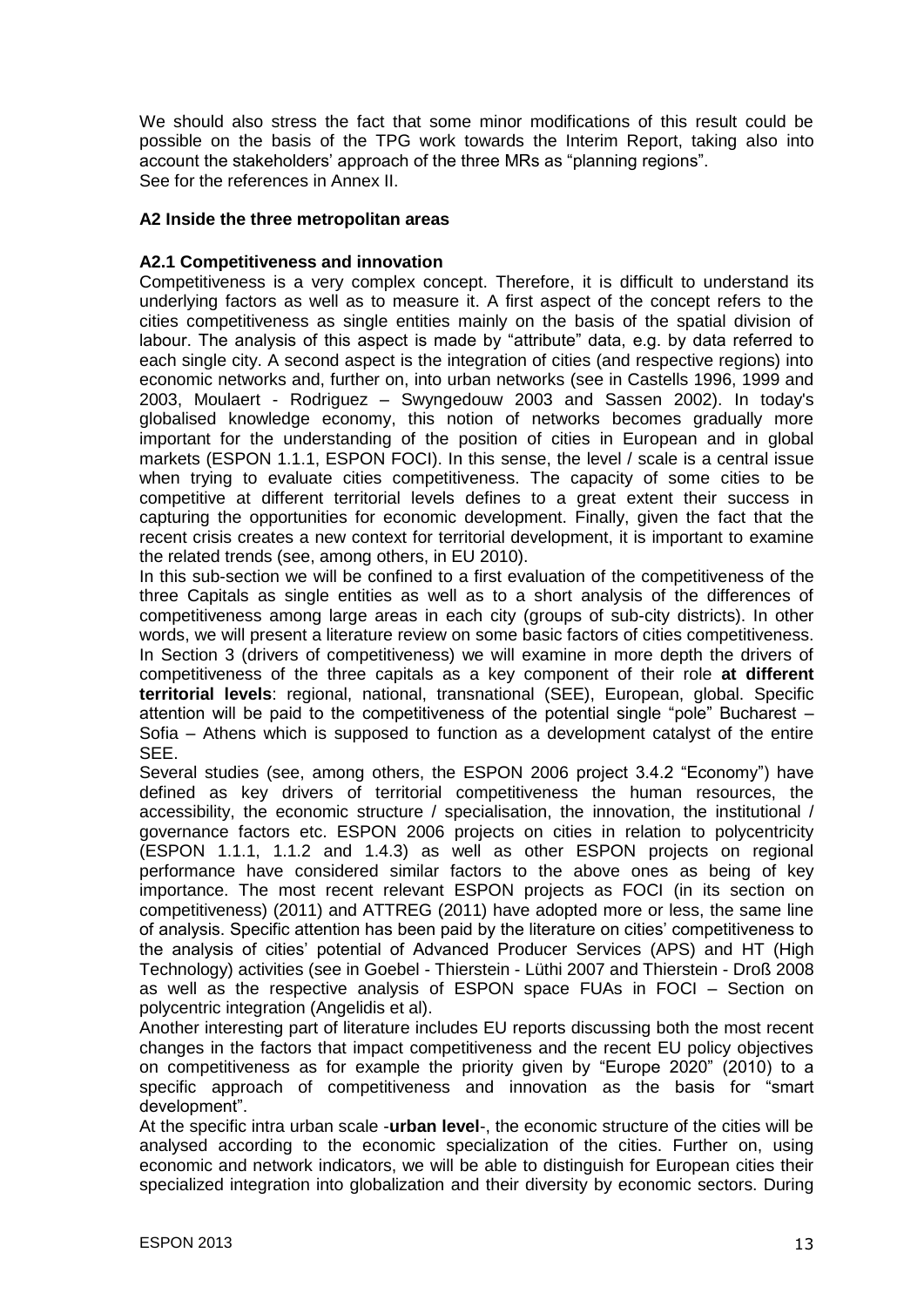its first stage, the project will use a list of "most appropriate" indicators established by specific ESPON reports, as INTERCO, SIESTA, POLYCE, METROBORDER etc An important number is used in the recent 5th Cohesion Report (2010) or they are "Europe 2020" or "Lisbon strategy" indicators. This list will be complemented during the project mainly by composite indicators enabling to analyse relationships among the different factors of competitiveness, for example GDP and employment; even more, multi-factor indicators will be created in the models frame that are supposed to approach competitiveness more globally.

We give below the initial list of indicators (per competitiveness components).

(a) GDP, income, productivity, innovation etc: GDP change per capita in PPS or Euro, GDP in percentage of the EU average per capita, Dispersion in GDP per head, GDP per activity sectors, FDI, Real growth rate of regional GVA, Turnover for enterprises by activity sectors, Disposable household income (b) Labour market: Employment rate change by sex and age, Employed persons in all NACE, Unemployment rate change per sex and age, Labour force replacement ratio, Labour productivity (GDP as PPP per person employed), Labour productivity in industry and services, Productivity growth through employment shifts between sectors (c) Human capital: Share of tertiary educated people aged 25-64 in %, Early school leavers aged 18-24, Healthy life expectancy (d) Innovation and Technological readiness: GERD (Gross domestic expenditure on research and development), Human Resources in Science and Technology (in % of active population), Employment in knowledge – intensive services, Enterprises with technological innovation, Granted and published patents, % of households having broadband access, Households with access to the Internet at home.

For all there are data at NUTS-2 level; for some of them, there are data at NUTS-3 level. For some of these indicators there are data for the three Capitals at LAU level and / or data from Urban Audit (for "Core city" and LUZ levels) and / or data from FUAs datasets.

Factors of competitiveness related to economic, human and territorial resources (innovation, human potential, social capital, cultural background…) will be analysed using specific statistical methods as, for example, the principal component analysis. Appropriate composite indicators and territorial typologies will be put in relation with economic performances (evolution of GDP and employment) through multivariate analysis, including performances in relation to regional or national averages.

# <span id="page-13-0"></span>**A2.2 Demographic and social structure, well- being**

Interactions between humans create societies. They are the heart of the European Union and the European Union through the Treaty of Lisbon is promoting democratic values and the interests of each citizen. People are in the spotlight when it is said that the "Union is founded on the values of respect for human dignity, freedom, democracy, equality, the rule of law and respect for human rights, including the rights of persons belonging to minorities …" (Treaty of Lisbon, 2007)

The present economic challenges drew attention on the human capital. European debates on territorial development discuses, without specifying directly, that the challenges for territorial development are caused also by demographic challenges (DEMIFER, Final Report). For example, one of the European 2020 Strategy aim is to make full use of the labour market (p. 17) by reducing unemployment, facilitate a greater involvement of women, older workers and migrating workforce, vouching for a high skilled population and reducing the rate of poverty. Any how these targets can be more challenging for some regions then for others (SIESTA, Final Draft Report), leading to an increase of disparities across European regional (DEMIFER, Final Report).

Metropolitan regions do have an important role in territorial development and the dynamics of the human capital. Pressured by globalisation and the move towards a knowledge-based economy, metropolises face increasing changes in the demographic and social structure (Project Proposal, 2011). The importance exercised by the demographic behaviour on the settlement structures and vice versa, and so on the territorial development is frequently argued (Champion A., 2001; Knox P. and Pinch S.,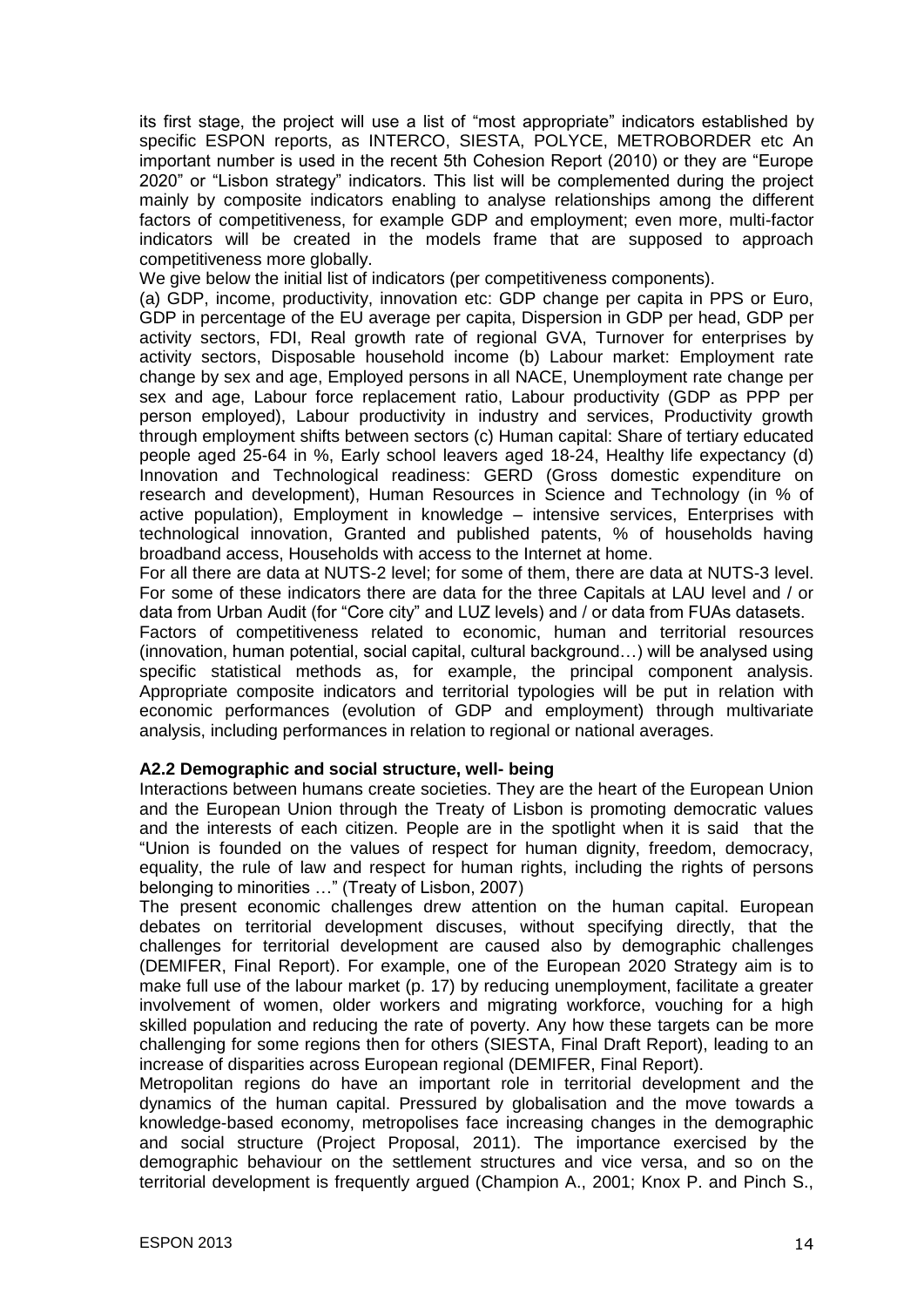2000). In the same context others sustain a "second demographic transition" (van de Kaa, 1987) or "demographic revolution" (McLoughlin, 1991) as a result of shifting demographics and social structures.

Influenced by several external factors (economic climate, life standards and educational and cultural aspirations, a.o.) the demographic and social figures can reveal important aspects of the territorial disparities. To be able to reduce these disparities and to achieve the European Union goals for 2020 a first step is of a proper place based study with the aim to point out major challenges and future trends for a better place based cohesion policy adoption (Green Paper of Territorial Cohesion, 2008).

By using a carefully selected list of relevant indicators, including some of those mentioned in the Fifth Cohesion Report, ESPON DEMIFER, POLYCE, INTERCO, the TPG will examine at the level of the three case study areas, these features divided into: demographic data, population dynamics, social data and well being. The classic formulas (as **natural population development**  $Npd = (B - D) + (I - E)$ ; where B = total number of births, D = total number of deaths, I = immigrants, E = emigrants; **birth rate** Br = (B/Avp) x 1000 where Avp = Average population; **fertility rate** Fr = (B/Fp age group) x 1000) where Fp = Female population; **mortality rate** Dr = (D/Avp) x 1000; **poverty rate** (Pr = P/Tp x100) where P = people at risk of poverty, Tp = Total population; **demographic rate**  $(P_{>14} + P_{<sub>65</sub>})/P_{15-64}$  x 1000, **economic dependence** (Uep/Aepp x 1000), **demographic aging** ( $P_{>65}/P_{<14}$  x 100) are only some of the equations that will be used to analyze important features of great interest in the future territorial development of Europe as labour force, poverty, demographic aging, migration, etc. (see also EU 2020 Strategy, 5<sup>th</sup> Cohesion Report, Green Paper on Territorial Cohesion).

#### <span id="page-14-0"></span>**A2.3 Internal connectivity**

Intra-urban connectivity and accessibility are of major importance for the improvement of territorial cohesion and reducing inequalities inside a city. It includes aspects such as: accessibility to services of public interest (health care, education, public transport, etc), accessibility to work, accessibility to leisure activities (theatres, cinemas etc), access to green areas, connectivity of different areas inside the city, Internet access etc.

Within this framework, we shall also examine how the local authorities solved the critical points/issues concerning the intra-urban traffic flows fluency. Among others, the study will reveal the existing daily tensions between centre and periphery, between residential and industrial/services areas, between peripheral areas and suburban ones.

This sub-activity examines the current infrastructures of the three capital cities in respect of transportation and road network, the level of accessibility to public services, the connectivity to airports, motorways and railway stations but also the connectivity through broadband and Internet access. All these are of high importance for GROSEE which aims to propose policies and specific projects improving among others, the attractiveness of the three capitals for investment together with the improvement of the quality of citizens' life and of the urban environment.

The relevant recent literature as well as EU policies focus on sustainable urban mobility, improvement of the public transport, better coordination of urban and transport planning, improvement of the access to services through transport means as well as improvement of the connectivity through broadband and Internet access. See indicatively: EC, *Green Paper - Towards a new culture for urban mobility* {SEC(2007) 1209}/ COM/2007/0551 final and EC, Commission staff working paper, SEC(2006) 1432, 8.11, EC, 2007, *Sustainable Urban Transport Plans*, Preparatory Document in relation to the follow-up of the Thematic Strategy on the Urban Environment, Technical Report.

Numerous appropriate indicators for the above issues have been developed. We refer in next indicatively to some indicators for a great number of which there are data at Large Urban Zone (LUZ) of Urban Audit (see also in POLYCE project): Access to compulsory school, to hospitals, to grocery services, to university, Public transport network per inhabitant, Journey to work by public transport, Park and ride parking spaces, Satisfaction with public transport, Travel to work using public transport in percentages,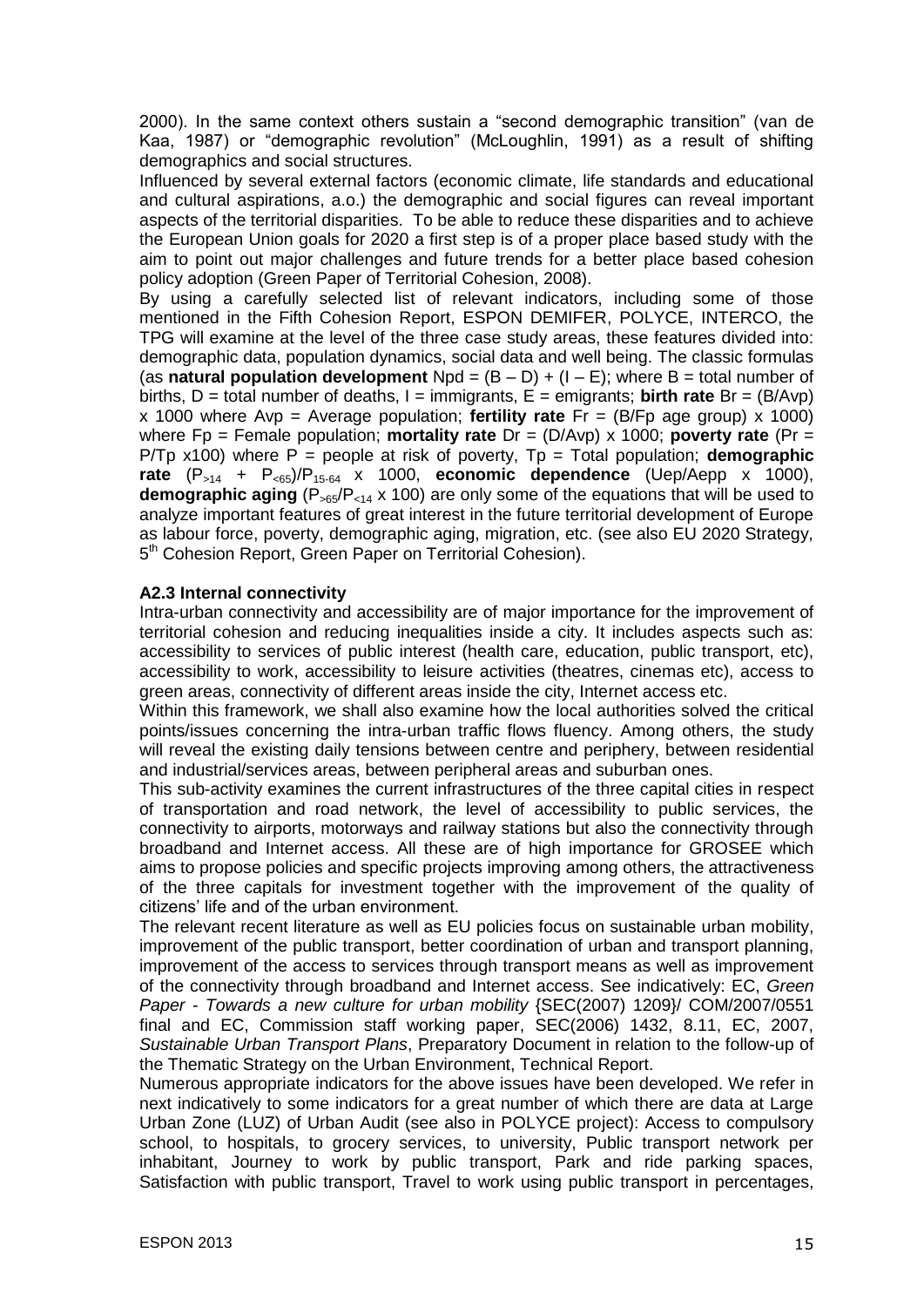Inbound/outbound commuters, Journey to work by car in CC (Core City) and LUZ, Registered cars in CC and LUZ, Road accidents, Actual use of the transport infrastructure networks and services, Satisfaction with public internet access, Firms access to fibre backbones.

# <span id="page-15-0"></span>**A2.4 Environment**

According to the authors of ESPON Climate project the aggregated impact of potential climatic changes is medium negative for all three capitals under study in GROSSE. Even if the impact is moderate, and the perspectives related to climate changes are negative in all of the three metropolitan areas, the capacity of adjustment to climatic changes is recorded as lowest in Bucharest and low for Sofia and Athens. The mitigate capacity is also low, as all of the three cities record significant quantities of greenhouse gases emission.

A classification applied by the authors of ESPON ReRisk to the entire European area frames the metropolitan areas of Athens, Bucharest and Sofia into Type 1 – with problems and potential (*Type Ib – Well-of, with trouble ahead* characterizing industrialised regions, including most of the harbour areas and the Pentagon. They present a reduced wind and photovoltaic potential. Their competitiveness is affected by increases in energy prices, sustained efforts being necessary for increasing the efficiency of industrial activities and transportation). The South Muntenia Development Region, including areas from the Bucharest Metropolitan Region is included in the Type 2 – where social cohesion represents an element conferring vulnerability to the region (*Type II - Struggling, looking for jobs and a brighter future* contains the most vulnerable regions regarding the social cohesion, located in Eastern Europe, with high expenses for both cooling and heating. Although the wind and photovoltaic potential is significant, it suffers from a deficient usage).

Taking into consideration the available data, scientific literature and other ESPON projects, the TPG will analyze and synthesize the environment issues from Athens, Sofia and Bucharest and their metropolitan regions.

# <span id="page-15-1"></span>**A2.5 Territorial and urban structures and policies**

An individualized study on each of the three urban structures is necessary as it reveals territorial strengths and weaknesses. In more detail, this sub-activity will examine: (a) The urban development patterns in the three metropolitan areas and their surroundings: territorial structure of the industrial / business areas and service provision centres, built areas expansion inside and outside the metropolitan areas in relation to the real estate market, urban sprawl in relation to the transport and other infrastructures, land use patterns (built and green areas) in relation to urban planning arrangements (b) The links of the strategic national sectoral and spatial plans with the metropolitan planning, the metropolitan planning strategies, objectives and measures and the implementation of the latter. Specific attention will be given to the specific negative impacts of the recent crisis on the three cities; the crisis will considerably influence the proposals of GROSEE for detailed policy measures and infrastructure projects (see for this issue in EU, 2010, URBACT Cities facing the crisis: impact and responses).

These issues are also linked to development, social and environmental structures inside cities (activities A2.1, A2.2, A.2.4) as well as internal connectivity (connectivity inside cities), but also with territorial planning arrangements examined in A5.

The Romanian, Bulgarian and Greek literature on territorial and urban structures and policies is substantial. Some examples of analysed publications include various aspects: territorial structures of industrial metropolitan areas (Cepoiu A. L., 2009), environmental consequences of restructured urban areas (Peptenatu D. et al., 2010), development of urban structures (Ianos, 2004; Vossen J., 2004), urban planning arrangements (Angelidis M., 2005; Thornley A.,1993).

An examination of the main business and/or technological poles as well as on urban tourism and higher education facilities by using specific indicators will provide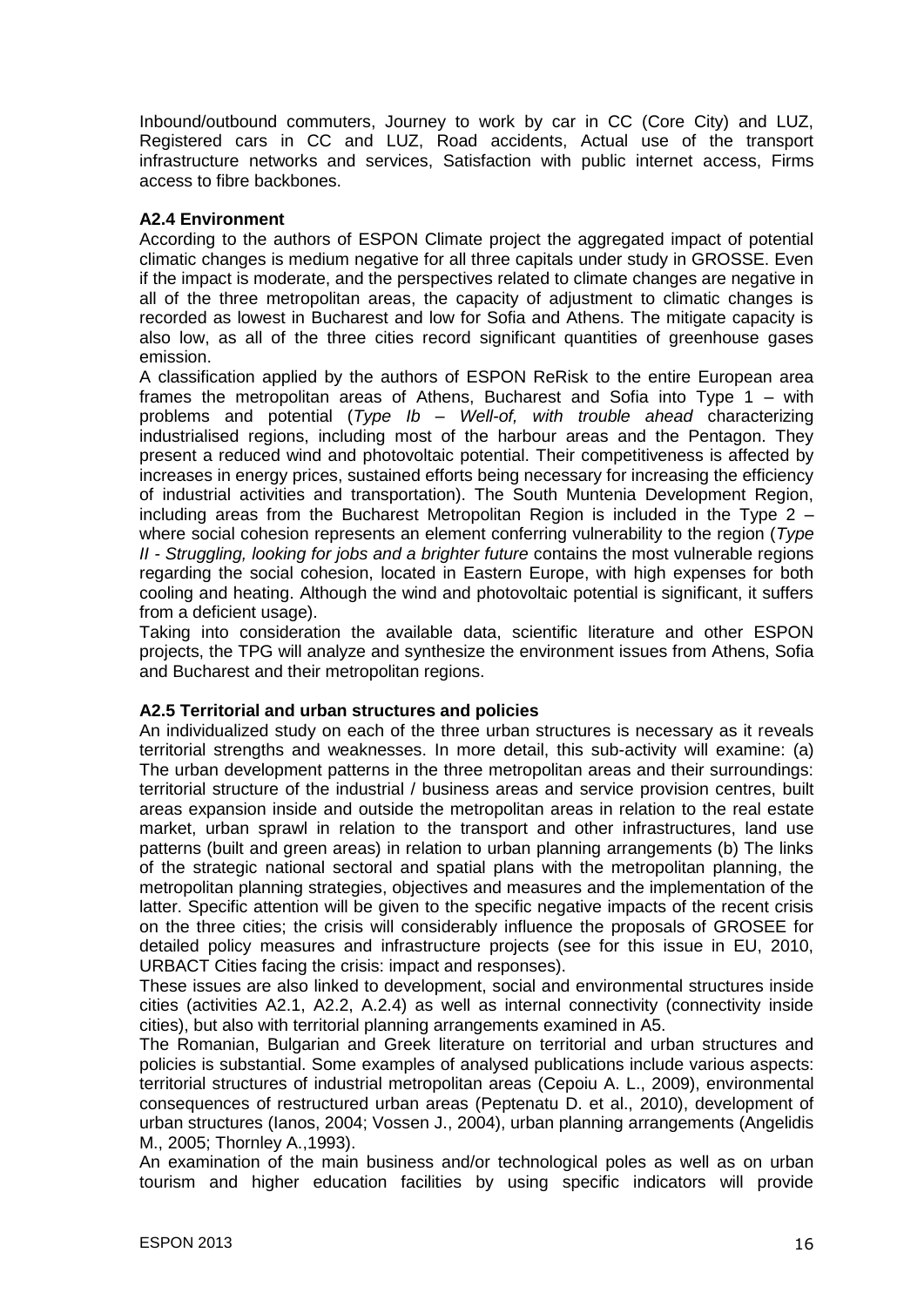supplementary information on the dynamics of the territorial and urban structure of each growth pole. Some starting indicators (regarding this intra-urban scale) are: (a) Business, firms: Number of headquarters of transnational firms, New businesses registered, Companies gone bankrupt, Companies with HQ in the city quoted on stock market (b) Urban tourism: Arrivals of tourists by type of accommodation, Nights spent in tourist accommodation establishments, Existing touristic accommodation capacity by type (c) Education, culture : Number of students by age, sex and region, Number of congresses held in the region (d) Polycentricity (inside each FMA): Polycentricity index. Apart from the data at NUTS 3, LUZ and FUA levels, we will use data at intra-city level: LAU data, Urban Audit data on city-districts etc.

Important instruments to measure urban structures dynamics and especially urban sprawl have been developed at the European Level: Corine Land Cover (CLC), Urban Atlas (2007 data with more urban land use classes than CLC) and LUCAS – see in Section A1.1. Study of the land use trends from 2000 to 2006 using CLC 2000 and 2006 is possible for Bucharest and Sofia; it is not possible for Athens because there is not CLC data for 2006 for Greece. An attempt to compare Urban Atlas data for 2007 with CLC data for 2000 will be done for the case of Athens.

European territorial policy documents aim to promote a polycentric territorial development, to encourage cross-border cooperation, ensuring in the same time global competitiveness, to improve territorial connectivity and a proper environment (Territorial Agenda 2020, 2011). The European Union seeks for a better "*integrated urban development policy*" (Leipzig Charta, 2007) and as hubs of a polycentric development, metropolitan areas and their hinterland "*will play a key role in improving spatial balance in Europe*" (ESDP, 1999).

In the light of these guidelines, this Section will examine the implementation of territorial planning in the three metropolises (strategies, objectives and measures) in relation with the strategic national sectoral and spatial plans.

# <span id="page-16-0"></span>**A3 Drivers of competitiveness**

This Section examines in depth the drivers of competitiveness of the three capitals in relation to their role at different territorial levels: their region, their countries, SEE, Europe and the world. Therefore, analyses of the drivers of competitiveness per level and according to different kinds of synergies should be made. Based on the results of the Section A2.1 on competitiveness and innovation inside each Capital, we will further discuss the drivers of competitiveness of the three Capitals *according to the contexts they are embedded in* - regional, national, transnational (SEE), European, global. Especially for the articulation of the local leadership with global competition in the case of big cities, see in PwC Big Cities Network 2005. For the global context, ESPON TIGER (2012) provided evidence about the spatially unequal participation of European territories in the global economy.

We will also relate this competitiveness to the underlying territorial factors of competitiveness**:** networks, economic structure, human resources and social capital as well as, in a more qualitative way, governance structures.

We will specifically examine the following three issues which are interrelated: (1) We will pass from the conclusions on the drivers of competitiveness for each one of the three FMAs to *their role in the growth of their wider regions* (the "Outer Metropolitan Ring" / OMR) (2) Then, we will compare the competitiveness of the three Capitals with the one of other European FUAs and we will examine the network / interdependence relationships of the three Capitals with their national urban systems and the European urban system (3) Finally, we will examine the three Capitals as drivers of competitiveness *in the overall SEE, in the European and the global context.*

The related literature identifies primarily the following territorial factors of cities' competitiveness at higher levels, from regional to international (see, among others, in ESPON FOCI), in a knowledge-based economy: innovation, social capital and sectoral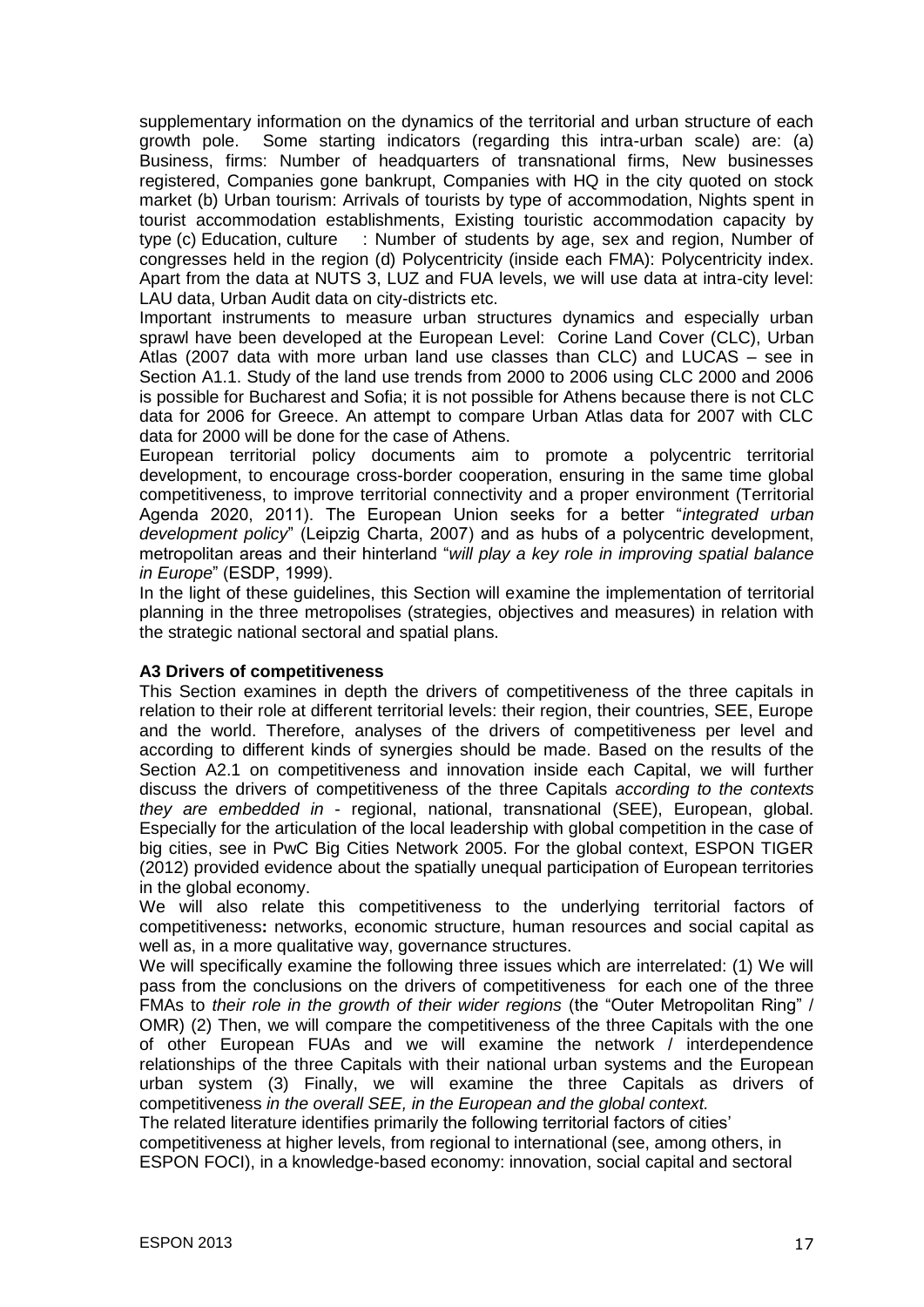structures. Governance and institutional structures could reinforce or not the general tendencies.

Further on, networking and clustering become more and more important. However, while ESPON 2006 projects (see, for instance in ESPON 1.1.1, 1.1.3 and 1.4.3) emphasized the need to implement the approach of new economic and urban networking, they did not exploit it enough in practice. They primarily took into account the proximity networking and less than needed the networking at distance. The latter had been approached in depth, among others, by the pivotal researches of the GAWC working group on the links among the multinational companies subsidiaries located at European and international importance cities nodes (Taylor 2003). In a similar line, other researches had proposed different typologies of the networking at distance (Rozenblat - Pumain 2004 and 2007) or have assessed the international competitiveness of cities using indicators on cities networking through cooperation in research on advanced technology sectors. An important step in this direction has been made in the frame of ESPON 2013, primarily with ESPON FOCI (2011) which has analysed the networking of firms located in European FUAs, using the ORBIS database data, and research networking, using the CORDIS database data on the EU founded research projects. FOCI has studied also in depth the capacity of transport/ communication infrastructures (the existing ones and mainly those which are included in the TEN-T) and the intensity of transport/ communication flows between European cities in addition to the accessibility indicator (see in outside ESPON literature: Amiel - Mélançon – Rozenblat 2005).

Concerning the role of the FMAs (as defined in GROSEE -see previously in A1.2) in the growth of their surrounding regions (OMR and beyond), several theories indicate that the development of a FMA tends to increase disparities with the surrounding regions, however several case studies have shown that if the surroundings are well related to the development of the FMAs, the latter could have a positive effect on them. According to the respective literature and the recent research of FOCI on the issue, the most important factors affecting the relationship between a FMA and its surroundings are the economic structures (intra-sectoral and inter-sectoral relations), the social structures, the labour market conditions and accessibility. As the basic orientation of GROSEE is to promote polycentric integration among Bucharest, Sofia and Athens in the frame of their respective urban networks, research experience in other polycentric integration areas including FMAs is useful. See in Hall – Pain 2006, Otgaar - Van Den Ber - Van Der Meer 2008 and Gabi - Thierstein - Kruse - Glanzmann 2005. See especially for the synergies and complementarities in polycentric urban networks and the questions raised regarding the competitiveness of the network in Meijers 2006 and 2009.

In GROSEE, the above methodologies will be further developed and implemented (eg specific statistical analyses of the links among the companies' subsidiaries located in different European cities with emphasis on the links of the three Capitals and SEE with the European cities). We will also take into account the physical – geographical and historical factors impacting on the competitiveness of the three study areas (Bucharest, Sofia and Athens). Further on, as the drivers of competitiveness of the three single FMAs differ substantially, it is necessary to detect the comparatively strong and weak factors of competitiveness in each case, in order, among others, to proceed to an evaluation of the possible synergies and complementarities among them. GROSEE will emphasise the synergy of factors to increase multi-cooperation between the three capitals.

Statistical and geo-statistical methods will be used to study the existing relationship between the three FMAs and their surrounding regions –the OMRs and beyond- , the mechanisms of transmission / diffusion of growth and the final impact of the FMAs towards their surrounding regions. We will emphasise the aspects of economic structures and cooperation, innovation and networking, the spatial configuration of the labour market, connectivity and accessibility, provision of various services and supplies. The majority of the respective simple indicators are already presented in section A2.1. Appropriate simple and composite Indicators and territorial analysis models on cities networking and the impact of the three FMAs on the competitiveness of their surrounding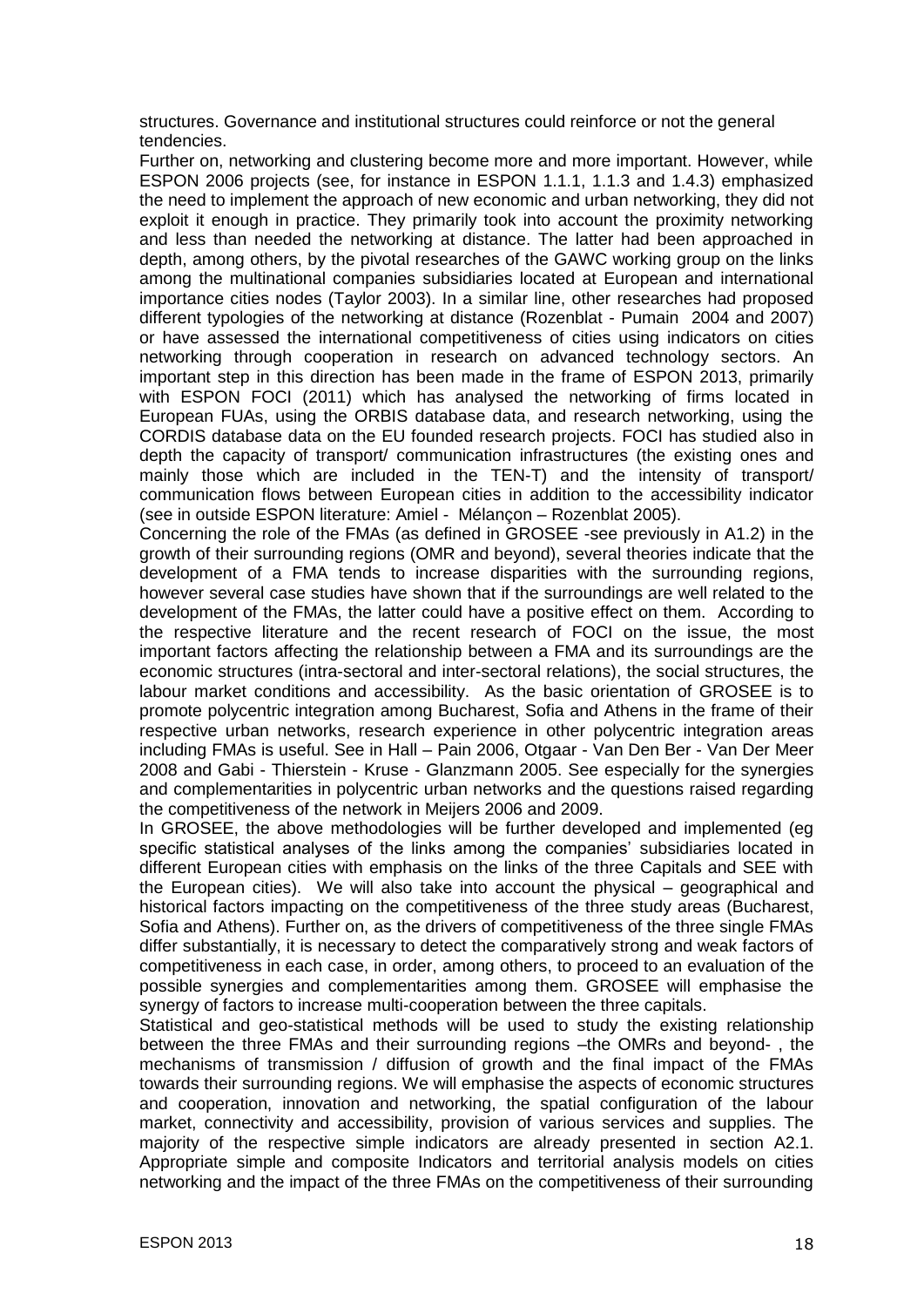regions, the respective countries, SEE and Europe will also be used. While the methods to be used here regarding the different territorial levels are similar, they will be adjusted per level FMA / MR / regional level, country, transnational and ESPON space levels. Emphasis will be given on methods examining the existing and potential competitiveness synergies among the three capitals and finally, the potential role of the "emerging pole" in the entire SEE. Specific indicators will be created in order to measure existing "competitiveness distance" of the SEE from the "Pentagon area" and other more developed mega-regions of Europe. Finally, we will do SWOT analyses regarding (i) the potential synergies, complementarities and integration among the three capitals (ii) the decrease of the "competitiveness distance" of the "emerging pole" (and the entire SEE) from the 'Pentagon area" and the rest of Europe.

Finally, we should mention that in FOCI section for the case study for the SEE (Angelidis et al 2011) specific analyses on the firms, research and transport links among the SEE cities have been made. The research highlighted the primary role of Athens and the secondary, but increasing role of Bucharest and Sofia in these relationships. The method used will be enriched in GROSEE and more recent data will be used in order to specify the respective actual trends and perspectives.

#### <span id="page-18-0"></span>**A4 Accessibility and connectivity**

Accessibility has become a key term in development policies and strategies at local, regional, national or EU scale. Its overuse or sometimes improper use deprives it from significance or from its instrumental purpose. The level of accessibility "to" or "of" places may often be a push or a pull factor in their development. Increasing accessibility should be constantly seen as a mean of urban competitiveness and growth and not as a purpose in itself.

The SEE main growth poles – Bucharest, Sofia and Athens - have been identified in ESPON 2.4.2.Project (2005) as forming a Future Potential European Integration Zone. Thus, the GROSEE project envisages a deeper geographical understanding of the position of these SEE main growth poles in the context of South-Eastern Europe and in respect to the European Core. Studying the different indicators orbiting around the concept of accessibility of GROSEE cities will also be performed in different territorial structural contexts such as the European polycentric urban networks, European Transport corridors or within metropolitan areas.

Accessibility of urban areas, poles or transport networks has been widely targeted in previous ESPON projects, which calls for a unitary approach. In this respect valuable information was given by projects as: ESPON 2006 1.2.1., ESPON 2006 2.4.2., ESPON 2013 FOCI, ESPON 2013 TRACC, ESPON 2013 ADES.

A series of studies on accessibility as key concept revealing the performance of transport networks or transport systems have been intensively carried out in the early 2000's by the former CESA Lab – actual Polytechnique de Tours, France around the team lead by Prof. Philippe Mathis: Hervé Baptiste, Christophe Decoupigny, Alain l'Hostis, Laurent Chapelon etc. which also participated in ESPON 1.2.1. action. (Mathis et al. (2003) – *Graphes et réseaux*, Paris PUF, then L'Hostis, A. (1997). *[..] La deformation de l'espace par les réseaux de transport rapide* or Chapelon, L. (1997). *Offre de transport et aménagement du territoire*, both PhD Works at École Polytecnique de Tours, France etc.) Their academic work provide a wide series of accessibility indicators of places, going from geographical accessibility, accessibility of functions, interaction potential etc. to characteristics of networks connecting places such as morphology, density, connectivity or minimal paths. The team at Urban and Regional Research lead by Spiekermann and Wegener has also lead important work on how to effectively use accessibility indicators or how to forecast possible influences of changes in territorial accessibility upon territorial cohesion. Their work is accessible on ESPON publications and often presented at European meetings (S&W – (2007). *Update of Selected Potential Accessibility Indicators*. ESPON publications, Spiekermann, K., Wegener, M. (2008): *The*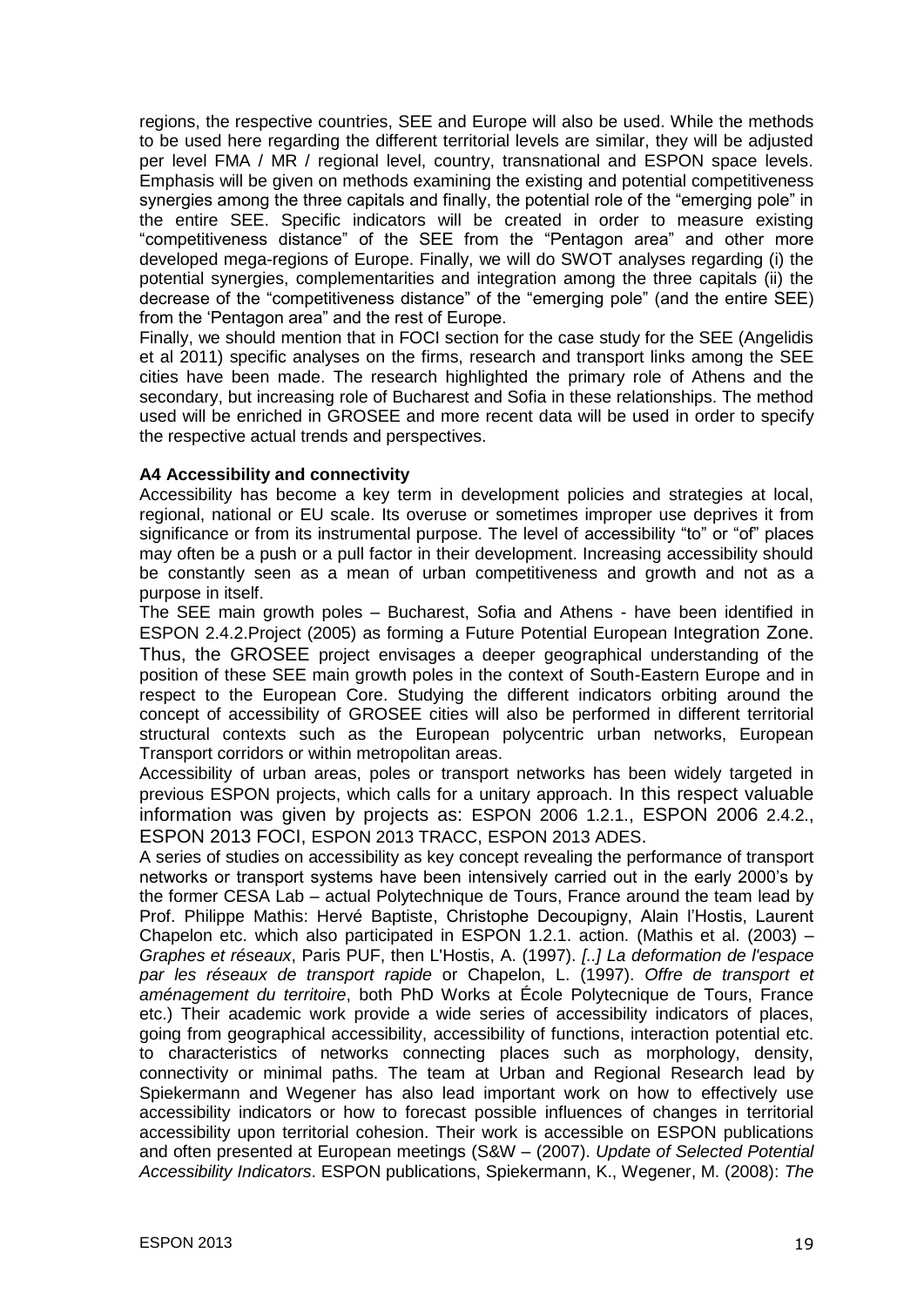*shrinking continent: accessibility, competitiveness and cohesion* in Faludi, A. (Ed.): European Spatial Research and Planning. Cambridge etc.)

Our research will fully take into consideration the principles of the European Spatial Development Perspective as well as 2020 Europe's Growth Strategy.

The necessary data for Activity A.4 will be related not only to the 3 capitals, but also to the SEE territory, as well as to the European core.

We will use existing accessibility indicators and statistic data from the ESPON Database, Urban Audit and from EUROSTAT, as well as indicators used in previous ESPON projects that have studied the context of SEE, especially FOCI. Some data are available for time series, others just for one year. The challenge is to overcome the disparities between countries in this regard and to use only those indicators that are available for all countries at the same spatial scale and for the same timeframe in order to produce relevant results.

The Activity A4 consists of two sub- activities: A4.1 Current situation and A4.2 Impacts of the "new structure of the European Transport network"

For the first sub activity it is necessary to further specify the existing analyses on accessibility and connectivity for the entire EU space regarding the role of Bucharest, Sofia and Athens (and the entire SEE area) in the existing EU transport links, focusing on those that connect this area to the core area of Europe. Thus, there is a need to assess alternatives to overcome the long distances to the core as well as the rest of the EU space.

Specifically, the project will assess the quality of the current transportation links between (a) the three Capital cities and the SEE, (b) the three Capital cities and the European core, as those links are key factors for the support for economic development and spatial cohesion for the cities.

In order to achieve this objective, we will assess first the transport infrastructure (road and rail networks, number of airports) in the SEE the area and then the connections between the three Capitals and the rest of the territory (daily links). The same will apply for the analysis of the links between the said Capitals and the European core. We will also take into account indicators like potential accessibility by air, train and road, as well as multimodal potential accessibility, already available in the ESPON database for 2006 at NUTS 3 level.

The analysis of connectivity based on a single day business trip between MEGAs and Urban Audit cities delivered by FOCI emphasised the low level of connectivity within the SEE and compared to the European core. However, we would like to use again this indicator, among others, based on more recent timetables and network data. This will enable us to explore the current situation of the area and provide a more in-depth image of the connectivity and its potential support for a balanced economic development.

The new perspectives for improvement of the EU TEN-T are of great importance for the project. Specifically relevant are the perspectives for the development of the transport corridors linking the Balkans to Central Europe and the funding opportunities in relation to the "Budget for Europe 2020 - Part II: Policy fiches" (2011) proposed by the EC and in particular the "Preliminary list of European Mobility Corridors and Transport Core Network Projects and Sections" to be financed until 2020 - the transport axes linking Athens, Sofia, Bucharest, Belgrade and Budapest and the Hamburg -– Rostock – Constanta – Burgas – Piraeus – Lefkosia Corridor. We will review the segments of these axes and propose how they will be better exploited in the polycentric development of the SEE based on the triangle Bucharest – Sofia – Athens.

First we will analyse the position of the three Capitals and the SEE area in the frame of the new structure of the TEN-T network. Then, we will examine the opportunity for implementing transport infrastructure projects on secondary transport segments / nodes converging to the new two major axes referred to the SEE, by taking into account the existing national strategic transport infrastructure plans of the three countries as well.

The indicators to be used for this analysis are related to the volume of passengers and goods, connections, speed, population in service areas etc. We will also create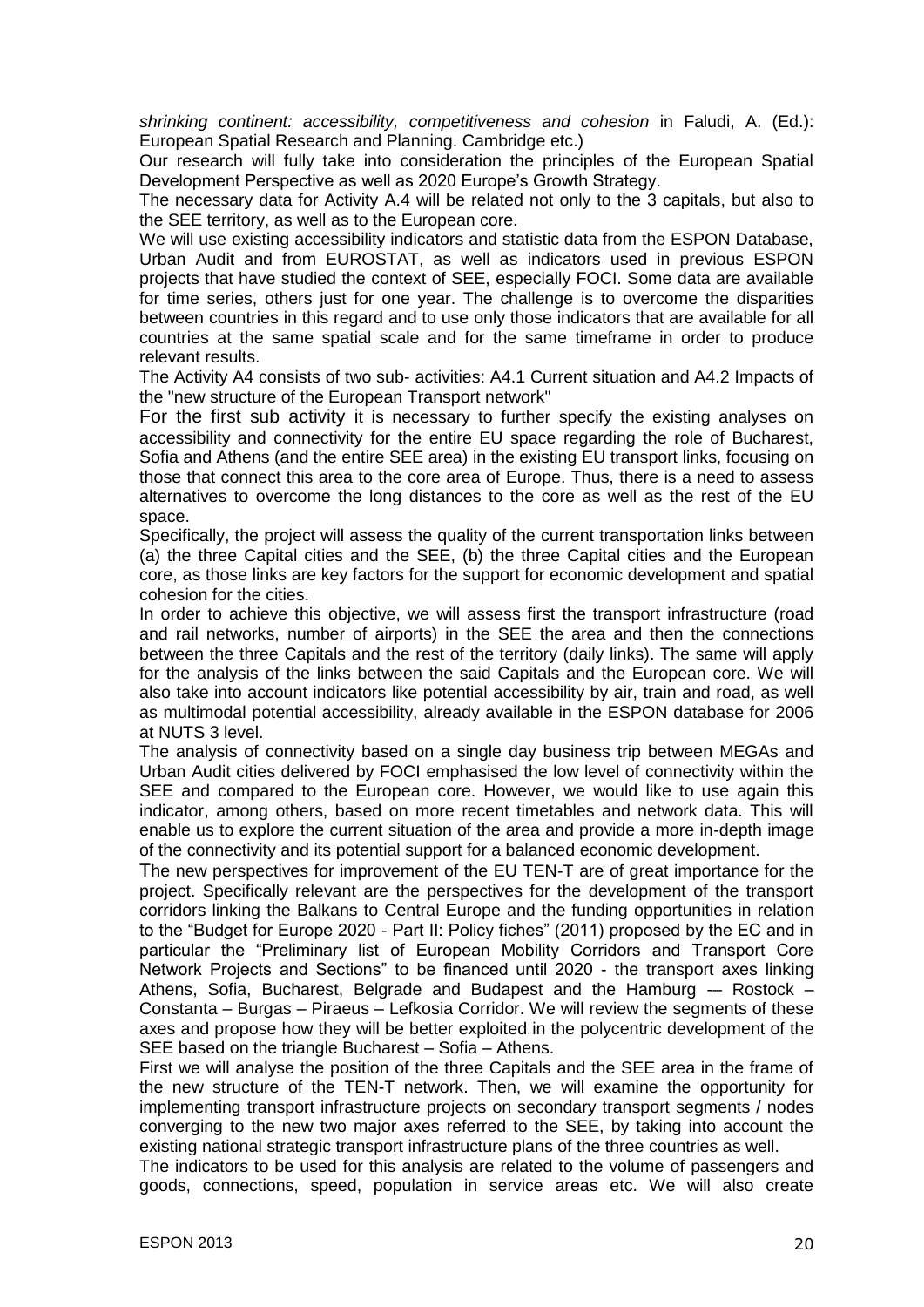appropriate transport digital models in order to compare the current primary transport network to the new network including the new structure of the TEN-T, based on indicators such: the highest speed on railway sections according to timetables, improved rail accessibility due to existing infrastructure as compared to a low speed scenario for TEN-T, improved rail accessibility due to a high speed scenario for TEN-T as compared to the current situation, isochrones surface reporting to population**.** 

#### <span id="page-20-0"></span>**A5 Existing planning and cooperation among the three Capitals**

The recent history of the spatial planning of the Bucharest city and its area of influence is strongly correlated with the post-communist process of revising the planning process and instruments and adapting it to the new political and socio-economic system. In the early '90s the first attempts to reconsider the role and development strategies of the capital were related to the preparatory studies for the national territorial development plan – section IV concerning the human settlements network. The definition of an area of influence and its strategy was the subject of a detailed research initiated by the City Hall in 1994, under the name of "Directions, senses and development intensities of the Municipality of Bucharest", which identified and delineated, on the basis of a multi-criteria analysis, an area of influence and support which was seen as a potential metropolitan area of the capital. The study was approved by the General City Council in 1999 but had no juridical effects. During this interval (2000-2010) plans at larger territorial scales were elaborated: a Zonal Territorial Plan for the Metropolitan Area of Bucharest, including a development strategy in 2005 that was correlated with the Territorial Plan for the Ilfov County, finalized one year before. The mid of the decade and its second part is related to first significant attempts to set up an institutional framework for the development of the metropolitan area, an association of the administrative units of the metropolitan area. First attempts to set up a special law for the Bucharest Metropolitan Area have been made too. It is also important to mention that during this decade a regional development policy has been implemented in Romania and a legal and institutional framework have been set up. The development region Bucharest – Ilfov became one of the 8 regions defined initially in 1998 (law 151) and than in 2004 (law 315). At the level of the region a development agency and a regional council have been set up and regional development plans and strategies were elaborated since 1999. At national level a strategic development concept was prepared in 2008 as a basis for a national spatial development strategy. The issue of the capital city and its metropolitan area was an important topic for the concept.

The present stage (since 2011) is one of revisions, updates and preparations of medium and long term strategies more correlated to the EU principles, trends and directions. At the level of the municipality the elaboration of a new general plan is going to start soon. To prepare it, the municipality ordered the elaboration of a general development strategy which referred to the metropolitan area too. At regional level a new regional development plan is under preparation for the next programming period 2014-2020. Finally at national level the elaboration of the national spatial planning strategy is also supposed to start in the near future. There have been also significant debates during the last two years in relation to a process of an administrative reform with a special focus on the capital area too. At this moment there is obviously a much more complexity of the planning process related to the metropolitan area of the Romanian capital city.

The authors of FOCI project identified in a very clear manner the main types of cooperation:

-The first type is the cooperation regarding elementary physical infrastructure and basic community services. This kind of cooperation (for big infrastructure projects) is hard to be put into practice between the three SEE metropolises (high-speed railways and highways construction for 1100 km needing some serious funding).

-The second type of cooperation concerns strategic planning for the development of a bigger area (like a metropolitan area).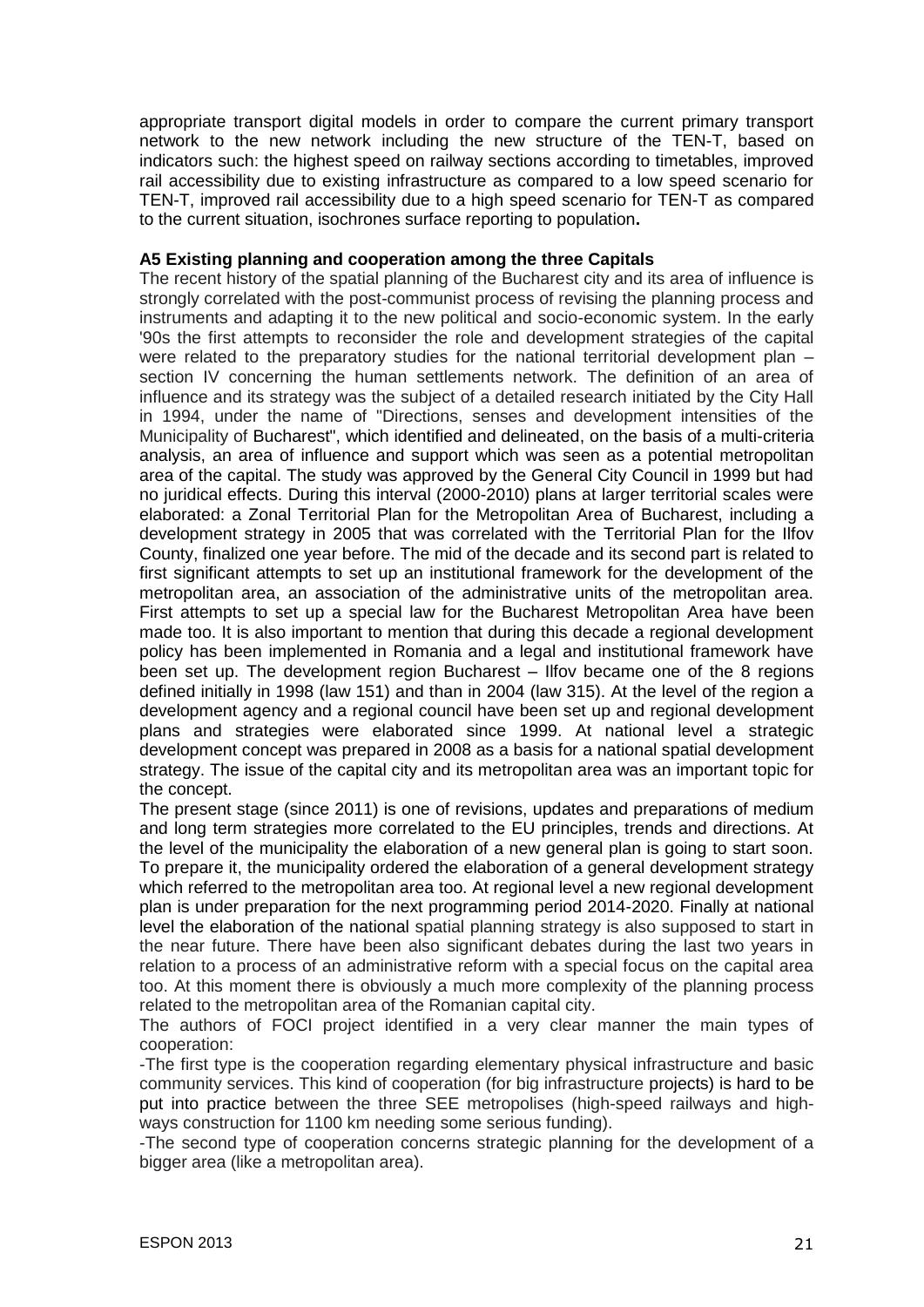-The third type of cooperation covers and integrated territorial development proposing solutions of governance and managing problems of interregional matters.

Also the FOCI project reveals the mechanisms through which city cooperation networks are established. These city networks are created though firm links (commercial and trade relations and also by multinational subsidiaries), though research links (creation of research consortiums) and through transport (by air, by road, by rail, and by water). Athens is a long way ahead no matter what criteria is taken into consideration for city cooperation clusters or networks. Athens is the main source (among the three capitals) of FDIs in Sofia and Bucharest, while FDIs coming from Sofia and Bucharest are negligible. This role of leader is reinforced also by the role played by Athens in research consortiums and as a transport hub. The flows of financial capital, of knowledge, and of mobility are attracted and redistributed in this part of EU by Athens.

The recent development of the spatial planning in Athens metropolitan area is defined by two kinds of Plans – Programs. (a) Regional programs: The NSRF (National Strategic Reference Framework) 2007-2013 and the ROP (Regional Operational Program) of Athens / Attica 2007-2013 (2008). (b) Spatial Plans: the Greek General Framework of Spatial Planning and Sustainable Development (GFSPSD) and the (proposed) Strategic Plan for Athens (SPA) 2021.

The NSRF 2007–2013 of Greece has defined the following development objective for Attica over the period 2007-2013 (NSRF 2009): "Strengthen the international role of the Region of Attiki, as a European metropolis in the area of South-Eastern Europe and the Mediterranean". In this frame, NSRF proposes establishing the Region as an International Business Centre, improving the extroversion of the local production system and facilitating the attraction of foreign investments by encouraging innovation, entrepreneurship, research and technology and improving the infrastructure of the Region (upgrading – expending the urban transport infrastructure with priority to the public transport means). To boost the competitiveness of the Region's economy, the strategy focus on promoting integrated R&D interventions, while, regarding the environment protection, attention is paid on liquid and solid waste management infrastructure as well as reduce the risk entailed by natural disasters. In addition, emphasis will be placed on reducing social disparities inside the Region and on interventions targeting the transformation of the urban landscape, by revitalizing specific areas, implementing extensive recreation projects and highlighting the cultural heritage.

The GFSPSD for Greece (2008) included similar objectives with the NSRF. However, it proposes geographical configurations of these objectives for the different economic sectors as well as for the national urban system and the transport and other infrastructures. We should highlight that GFSPSD considers the metropolitan centres of Athens and Thessaloniki as the main urban poles - gates at international level. For Athens, the particular objectives are: Strengthening and consolidating its role as a transnational metropolitan pole in EU, Promoting the role of Athens as a business centre linking the EU to the South-Eastern Mediterranean, the Middle East, the Balkans and the Black Sea countries, Identification and strengthening activities of international scope, concentration of modern business activities, the emergence as an international node of transport and trade, a centre for research and technological development, global cultural metropolis, a tourist pole at international level, a centre of provision of health services and major sports events destination, enhancement of the role of Athens as pole of diffusion of development dynamics throughout the national space.

The development strategy of the ROP of Attica 2007-2013 specifies the directions of the Greek NSRF.

Territorial development in Athens / Attica is regulated since 1985 by a so called "Regulatory Plan of Athens" (or Master Plan, "Rythmistiko Sxedio" in Greek). A new strategic territorial plan for Attica is obviously necessary, because very important changes have been made in the Athens metropolitan area,. In addition, the administrative reform of "Kallikratis" should be taken into account in the territorial strategy for the region. So, several attempts to create such a Plan have been made from the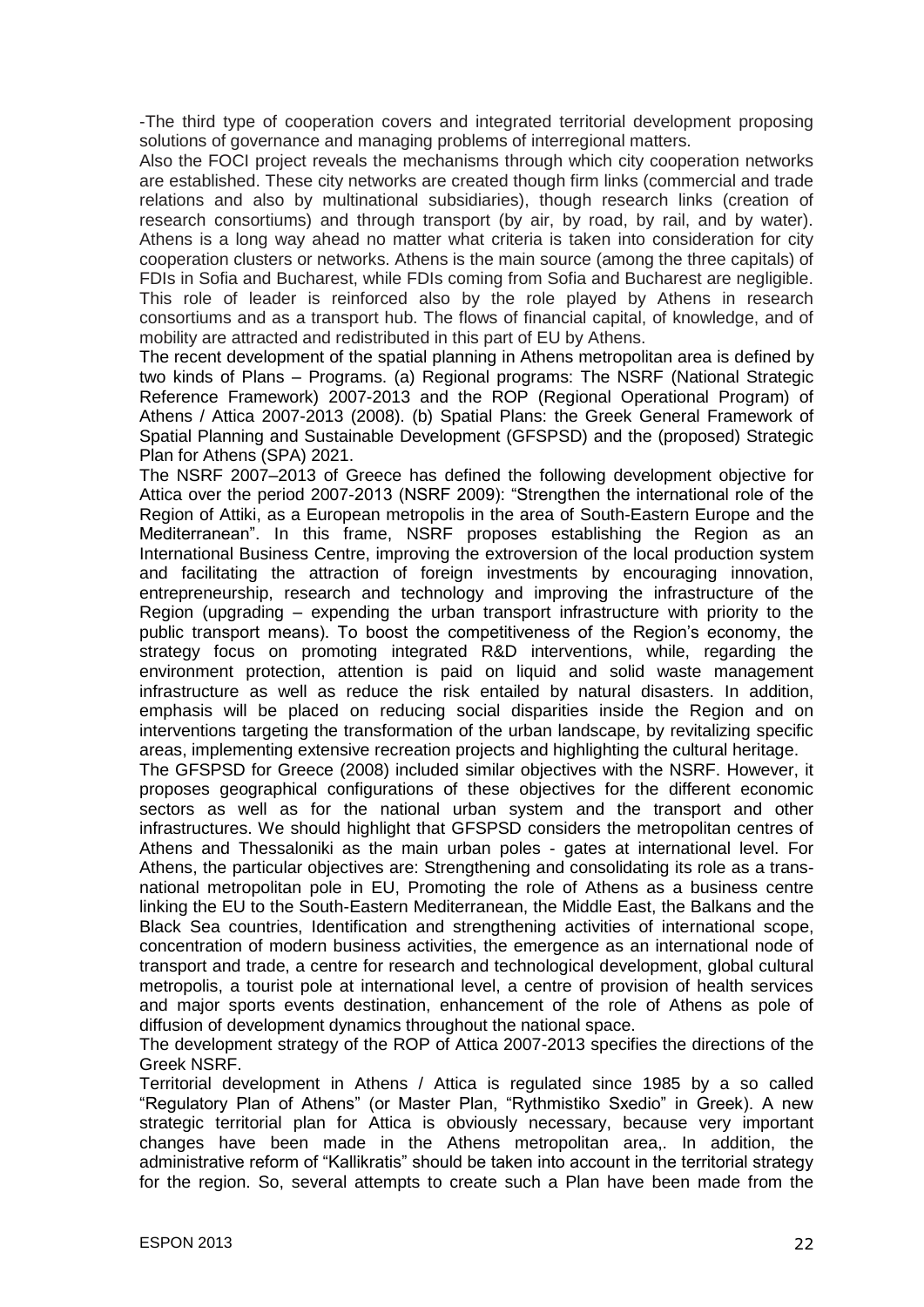beginning of the decade of 2000. On 2011, a new proposal of "Strategic Plan for Athens (SPA) 2021" has been created and has recently been submitted for comments to stakeholders.The SPA 2021 strategic objectives are similar to those of the Greek GFSPSD. SPA gives emphasis in the cooperation and networking of Athens / Attica with metropolises integrated in the axis to the developmental core of EU as well as the axis to the Balkans, Central and Eastern Europe. It also promotes the following principles of territorial development: polycentricity, complementarity, networking, competitiveness, environmental sustainability, balanced development, social cohesion.

In the relatively recent Greek Spatial Plans and Programmes for Tourism, Industry, Renewable sources of Energy and Transport infrastructure, the role of Athens is crucial, mainly as node of redistribution and diffusion of the development at national and transnational level. Specifically, these Plans give emphasis to the links of the national networks of transport and energy with the respective TENs through the SE Europe area.

#### <span id="page-22-0"></span>**A6 Synthesis: from the local capacities of the three capitals to their global role**

The analysis of the current development state of Athens, Bucharest and Sofia, and its territorial influences, shows an increasing potential at national level, especially in the case of the last one. The huge demographic potential, the quality of the labour force, the domination of the high qualified people, a good accessibility by air, and the openness of the municipalities for cooperation are the basic elements for appreciating the local capacities. Nevertheless the restructuring of urban economy in the Bucharest and Sofia case it was a contradictory one due to the fact that over 55% of the national volume of FDI were attracted in these capitals. Their regional potential for the next development stage could push over-national influences.

The passageway to the global role is, implicitly, to be found into EU 2020 Strategy.This strategy should have positive effects on urban economic restructuring by accentuating the competitiveness, by developing the IT and TC sectors, the creative industries and by using the local resources, especially high skill labour in a smart way. As we already mentioned, Athens has an important Balkan role from the financial sector point of view; many Greek banks have an important role in Romania and Bulgaria. Other functions such as cultural, scientific, or TC sector give to Athens an important over-national role for the entire area.

A good source to increase the role in SEE of the three capitals is the cooperation between them through valorising the complementarities. The urban systems networking with the increasing role of some cities as Thessaloniki, Varna, Burgas, Timisoara and Constanta, could push the connection with other urban systems centred on Istanbul, Belgrade, Skopje or Tirana. A big and functional urban network in this area will have more chance to generate a sub-continental synergy for the future development.

The main actual challenges for the three capitals are to resist better at the direct and indirect effects coming from the crisis and, after that, to find the global niche for a better position in the world's hierarchy. For instant, it's clear that the unpredictable evolution of the global economic crisis could facilitate a more connected economy to an endogenous regional development. This means more stability and safety from a social and economic point of view, taking into account the big and unexpected changes in the politics of the multinational firms.

# <span id="page-22-1"></span>**A7 Policy recommendations and measures and possible projects**

The strategic recommendations will be based on identified factors influencing metropolitan development and providing future development opportunities. They will be identified on the basis of findings from previous analyses of characteristics, potentials and assets. In order to identify the best policy recommendations the documents and strategies for the three capitals will be examined: what strategic documents exist, have the strategic documents a long-term perspective, and are there competing / contradictory strategic documents, do the strategic documents address housing, transport and governance?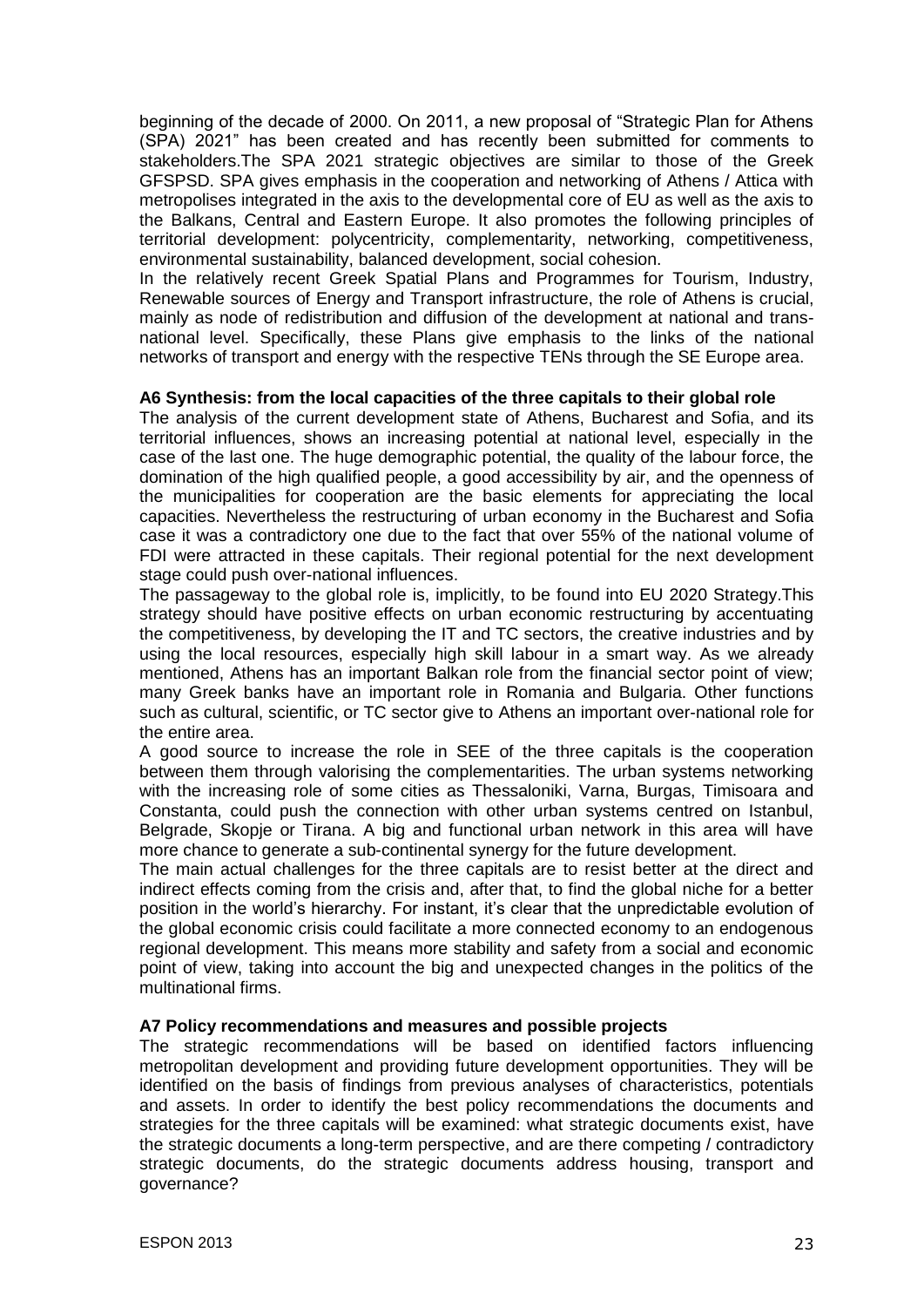In the upcoming period stakeholders will be involved in qualitative studies (in-depth interviews) aimed at governance related problems. The interviews will be conducted to identify approaches to metropolitan development and perception of development problems.

Interviews will serve as a tool to identify and assess perceived spatial characteristics of each city. The target group are the stakeholders and local actors in each of the three metropolises. Approximately 20 to 30 interviews will be conducted in each capital.

Among topics covered by qualitative studies are: relations between central city of metropolis and surrounding area, drivers and dynamics of metropolitan development, current paths of metropolitan development and their social, economic and spatial consequences, formulation and implementation of development policies, governance and day-to-day management, institutional options concerning organization of the system of metropolitan governance (a detailed methodology in ESPON Best Metropolises).

The aim of the interviews will be providing context knowledge with regard to the documents to be analyzed and key issues of the three capitals.

The interviews should be complemented by the workshops and questionnaires (using Delphi method) to creating cooperation and consensus among actors and the strategy building process. The Delphi method will be organised in the form of an online questionnaire and "is based on a structured process for collecting and synthesising knowledge from a group of experts by means of a series of questionnaires accompanied by controlled opinion feedback" (Evalsed 2008).

The participants will be invited by email, indicating a webpage offering an online survey. Non-responding addressees will be re-contacted via email and by telephone to ensure a high response rate.

In the end, the analysis and synthesis phase will comprise the statistical tools and some qualitative tools regarding the comments. All feedbacks will represent the background for policy recommendations in defining and identifying subjects for possible projects.

# **5. Further proceedings toward the Interim Report**

<span id="page-23-0"></span>The core analysis of the three capital cities and their metropolitan areas, the comparison between those and their relation to the South-Eastern Europe polycentric network and the Pentagon will be conducted in the period of time separating the Inception Report from the Interim Report. It is therefore the most intensive work phase of the project.

Next steps:

- i. Ongoing literature review and documentation;
- ii. Finalization of the list of indicators and data collection;
- iii. Accomplishment of the activities A2.1 Competitiveness and innovation, A2.2 Demographic and social structure, well being, A2.3 Intra-urban connectivity and accessibility, A2.4 Environment; A3.1 Drivers of competitiveness by Capital and their role in the growth of their regions, A3.2 Comparison of the competitiveness of the three Capitals with other European FUAs, network / interdependence relationships; A4 Accessibility and connectivity;
- iv. Results on A2.5 Territorial urban structures and policies; A3.3 Capitals as drivers of competitiveness in the SEE, the European and the global context;
- v. Outlining the brochures thematic for the workshops;
- vi. Attending the ESPON Open Seminar (5-6 DEC. 2012)
- vii. Elaborating the Interim Report.

# <span id="page-23-1"></span>**5.1 Deliverables and outputs**

i. Reports

In the framework of GROSEE, project progress reports have to be delivered.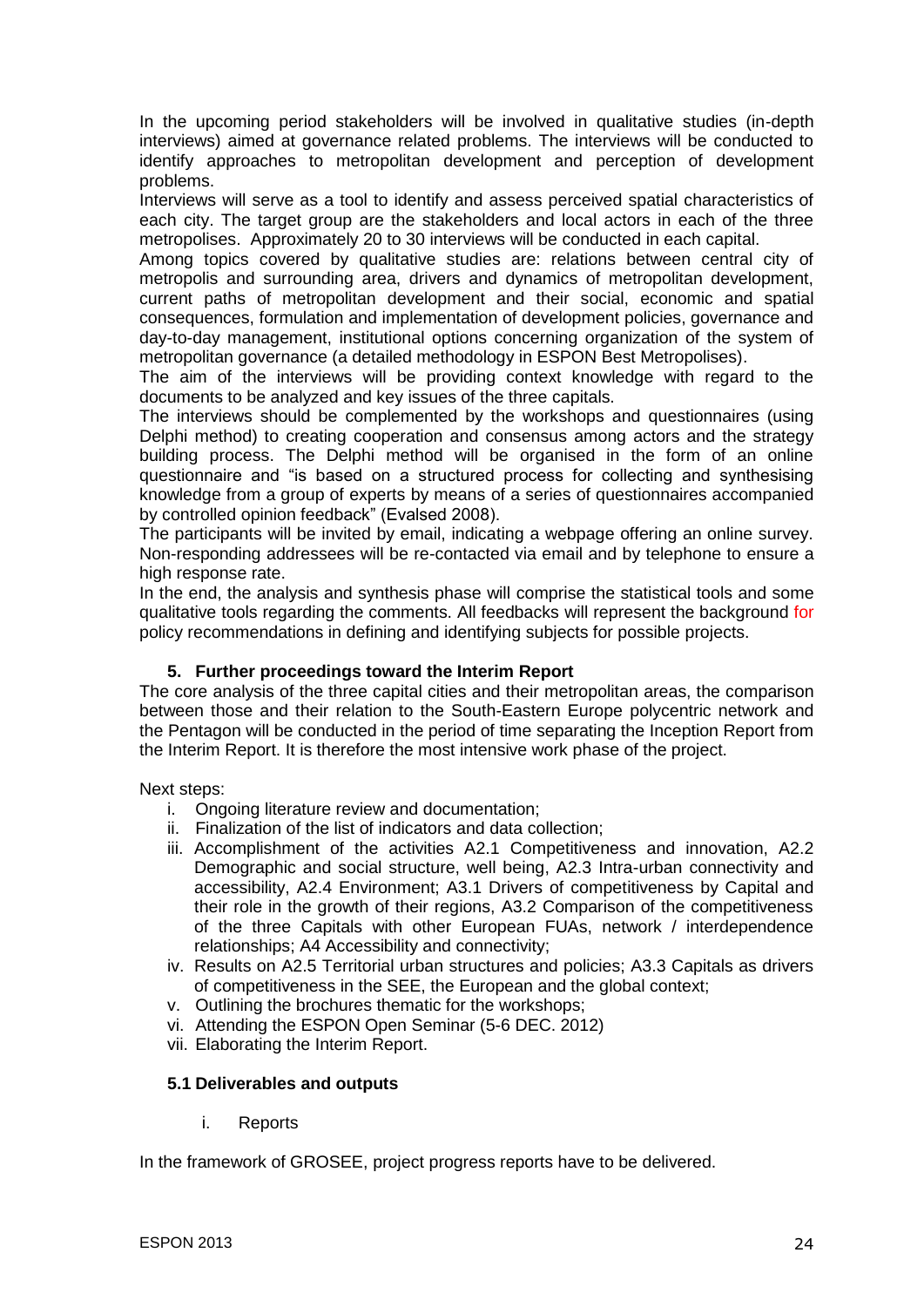The present document, representing the revised **Inception Report** focuses on the analytical framework and the research approach of the project. It also defines the case study area and gives a first glance on the use of existing ESPON results relevant for this project. The revised Inception Report was elaborated in accordance with the comments of the CU and Stakeholders on the first Inception Report. (28 September 2012)

The **Interim Report** shall present the intermediate project results based on the comparative analysis of the capital cities (Bucharest, Sofia and Athens) and their role and perspectives at South-Eastern Europe and Core Europe level. At this stage the project has to provide an insight on how the project is expected to formulate policy recommendations. (30 January 2013)

Within the **Draft Final Report** relevant conclusions and recommendations based on the final results are to be delivered. Policy measures and major projects will be identified that can contribute to the improved economic development of these city/metropolitan regions, to the emergence of cooperation relationships among them, enhancing their connection with the core of Europe. (30 May 2013)

The **Final Report** represents a document integrating both the project results and the comments and suggestions from the stakeholders and end users, the ESPON Monitoring Committee, the European Commission and the ESPON Coordination Unit. (15 September 2013)

ii. Workshops and Seminars

During the lifetime of the project the TPG will organise and participate to several workshops and seminars. The three workshops organized in the capital cities will aim to present the project and receive a constructive feedback from a wide range of interested parties. For a better understanding of the entire concept of polycentricity in South-Eastern Europe thematic brochures will be distributed during the workshops. To summarise the findings of the research a Final Conference will be held in Bucharest. (see Table 3)

iii. Project visibility

The GROSEE project makes use of several methods to increase the project visibility and presentation of the results. The TPG aims **to publish 8 scientific papers**, two for each partner. **Reports will be issued in 120 copies** (40 for each case study city) in order to be distributed to central and local authorities in each partner country and during the final conference. For an efficient dissemination, a **project website** dedicated to information and spreading the GROSEE results will be set up. On the website **electronic newsletters** will be published to present the project progress and intermediate results. In the same time an **informative mailing list** will be created including at the first official stakeholders from the three countries, ESPON MC and MA, EC, DG Regio, and then policy-makers and practitioners. A final action is the **Transnational Networking Activity** where partners foresee to participate in at least three international conferences, presenting, discussing and promoting the project results.

A news letter informing about the new GROSEE project was published on the webpage of the Ministry of Regional Development and Tourism in Romania: <http://www.esponromania.ro/newsletter/id4/c1/>

The LP – University of Bucharest participated at the International Scientific Conference: III. Danube-region Cohesion held in Dunaujvarosi on the 5-6<sup>th</sup> September 2012. In the frame of this conference first project results were presented: *The dynamics of sociodemographic structures in the metropolitan area of a great growth pole in South-Eastern Europe: Bucharest* and *Bucharest-Sofia-Athens axis and cohesion increasing of the*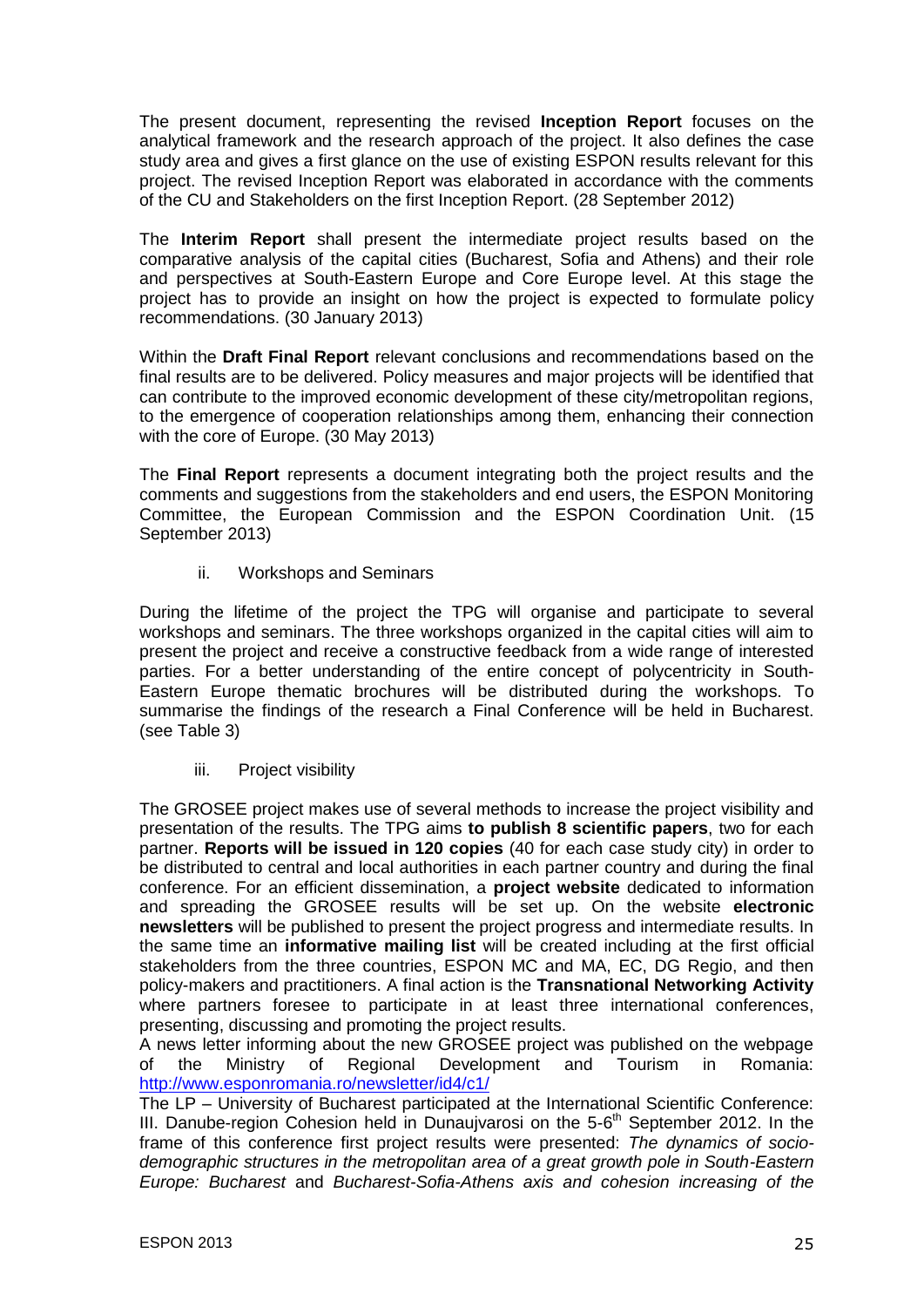*South-East European Urban System*. As well the LP participated at the Second Romanian – Bulgarian – Serbian – Hungarian Conference held in Eger (Hungary) between the 20<sup>th</sup> – 23<sup>rd</sup> of September 2012 presenting: *"European Territorial Cohesion, between Reality and Desire".*

|              | What?                                            | <b>Where?</b>                              | When?                  | Who?                        |
|--------------|--------------------------------------------------|--------------------------------------------|------------------------|-----------------------------|
|              | Starting data of the<br>project                  |                                            | 8 FEB 2012             | $LP/TPG +$<br>LS/GSH + CU   |
| M            | Kick-off + 1 <sup>st</sup> Steering<br>Committee | Luxembourg (LU)                            | 28 MAR 2012            | $LP/TPG +$<br>LS/GSH + CU   |
| E            | <b>ESPON Seminar</b><br>(open)                   | Aalborg (DK)                               | 14-15 JUN 2012         | $LSH + LP + CU$             |
| R            | <b>Inception Report</b>                          | $\overline{\phantom{0}}$                   | 28 JUN 2012            | $LP (+TPG)$                 |
| M            | 2 <sup>nd</sup> Steering<br>Committee            | Bucharest (RO)                             | 25 JUL 2012            | GSH + LP/TPG +<br>CU        |
| $\mathsf{R}$ | <b>Revised Inception</b><br>Report               |                                            | 28 SEPT 2012           | $LP$ (+TPG)                 |
| E            | <b>ESPON Seminar</b><br>(internal)               | Paphos (CY)                                | 5-6 DEC 2012           | $LSH + LP + CU$             |
| E            | Local workshops                                  | <b>Bucharest</b><br>Sofia<br><b>Athens</b> | To be decided          | TPG + GSH                   |
| R            | Interim Report                                   | $\overline{\phantom{0}}$                   | 31 JAN 2013            | $LP$ (+TPG)                 |
| M            | 3rd Steering<br>Committee                        | Sofia                                      | to be decided          | GSH + LP/TPG +<br><b>CU</b> |
| $\mathsf{R}$ | <b>Draft Final Report</b>                        |                                            | 30 MAY 2013            | $LP$ (+TPG)                 |
| M            | 4 <sup>th</sup> Steering<br>Committee            | Athena                                     | week 24-28 JUN<br>2013 | GSH + LP/TPG +<br><b>CU</b> |
| E            | <b>ESPON Seminar</b><br>(open)                   | To be decided<br>(IE)                      | <b>xx JUN 2013</b>     | $LSH + LP + CU$             |
| $\mathsf{R}$ | <b>Final Report</b>                              |                                            | 15 SEPT 2013           | $LP (+TPG)$                 |
| E            | Joint workshop                                   | To be decided                              | To be decided          | GSH + TPG                   |
| E            | <b>Final Conference</b>                          | <b>Bucharest</b>                           | To be decided          | GSH + TPG + CU              |
| E            | National<br>dissemination events                 | <b>Bucharest</b><br>Sofia<br>Athens        | To be decided          | GSH + TPG                   |
|              | Closure of the<br>administrative duties          |                                            | 15 DEC 2013            | $LP/TPG + CU$               |

# Table 3 GROSEE Calendar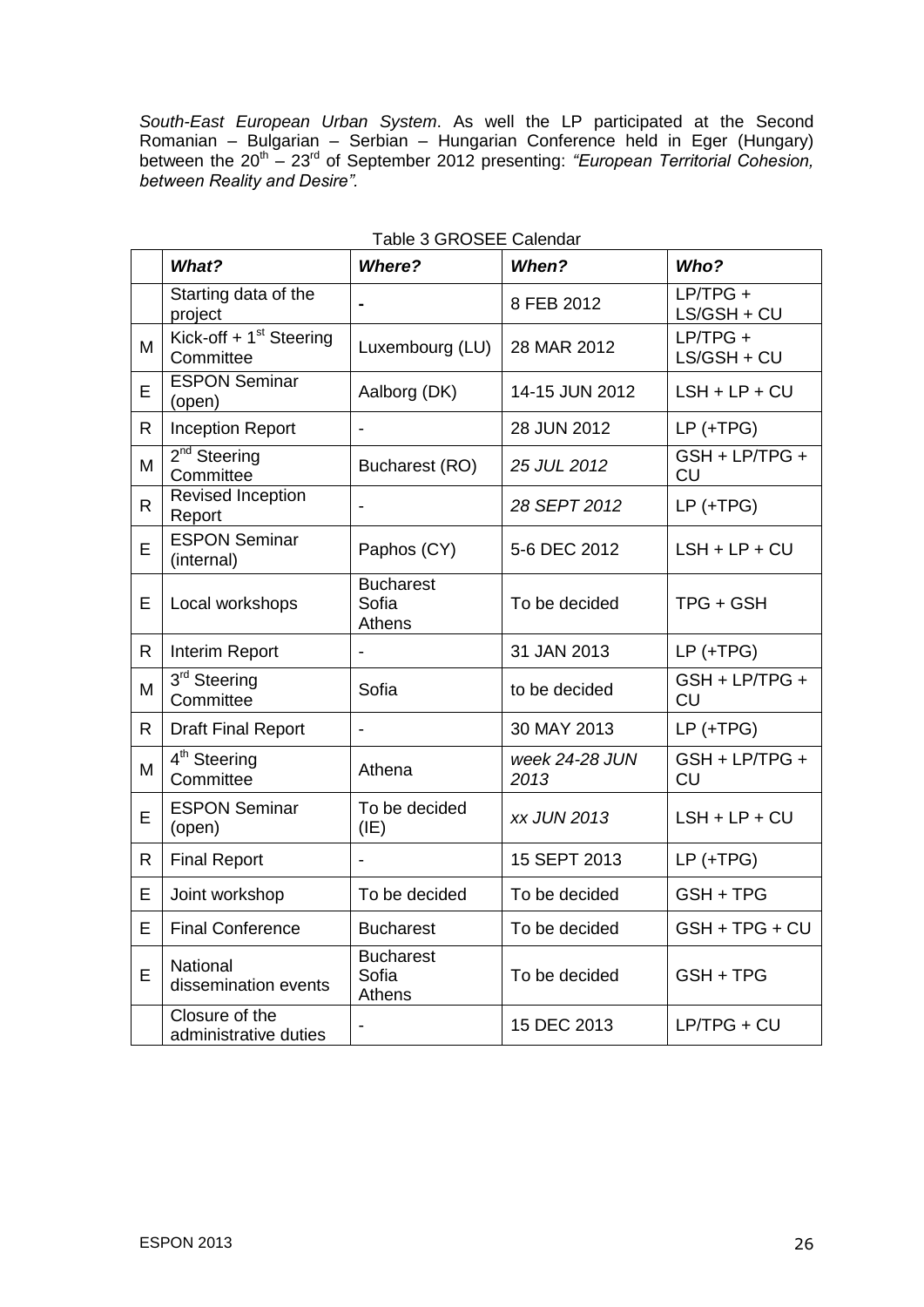$E = E$ vent  $M = Meetinq$  $R =$  Report LSH = Lead Stakeholder (Ministry of Regional Development and Tourism Romania, Directorate General for Territorial Development) GSH = Group of Stakeholders LP = Lead Partner (University of Bucharest) TPG = Transnational Project Group (Research Consortium) CU = ESPON Coordination Unit

# <span id="page-26-0"></span>**5.2 Dialogue with the Stakeholder**

The nature of a Targeted Analysis is for the researchers to present information on the large territorial context based on the stakeholders needs. Therefore the GROSEE Project is structured in such a manner to ensure a close cooperation with the stakeholders. In this respect, the LP will maintain a permanent communication with the Lead Stakeholder (Romanian Ministry of Regional Development and Tourism) to ensure the fully understanding of the stakeholders' requirements and needs, and in the same time each partner will stay in close contact with the related stakeholder (The Greek Ministry for Development, Competitiveness and Shipping and the Bulgarian Ministry of Regional Development and Public Works). During the entire lifetime of the project meetings and workshops will be organized so that the stakeholders, decision makers and practitioners can fully benefit from the results of the ESPON project and on the other hand for the TPG to receive a constructive feedback (see Tab. 3). The stakeholders will not be consulted only in terms of policy recommendation, but will be involved in the projects outcomes during the entire lifetime of the project, providing also (whenever possible) support in terms of data collection.

#### **5.3 Likely Barriers for the Project Implementation**

<span id="page-26-1"></span>Even though the project is planned in detail, with an accurate time schedule and properly distributed tasks among the partners, technical and logistic related barriers to the project implementation can be faced.

The main concern is due to possible **data shortcoming**. The analytical part of the project is based on a reach quantity and good quality indicators and data sets. In this aspect some risks are foreseen as: data availability at metropolitan region, data quality and harmonization of data, data collection by using surveys. The Stakeholders support in facilitating the collection of statistical data, alternative data sets and assumption based on official documents and complementary researches are responses to the above issues.

The **withdrawal of P2** – University of Architecture, Civil Engineering and Geodesies represents a huge risk in the continuation of the project and caused a delay in all project activities. The TPG has in perspective the inclusion of the Union of Architects in Bulgaria to our team and with joint efforts to overcome the difficulties.

Risk related to project **logistics and management** could slow down the implementation of the project. The tight schedule and the overlapping of several activities could cause a delay in the completion of the project within the framework decided. In the same time this delay could also be caused by a poor communication and coordination among partners. Solutions to these barriers are foreseen, some of them already initiated: creating a common e-Mail address: egronet.espon@gmail.com, frequent and bilateral meetings (first TPG meeting took place on the  $30<sup>th</sup>$  of April 2012), project website.

However the above described contingent barriers should not stay in the way of achieving a successful end of the project.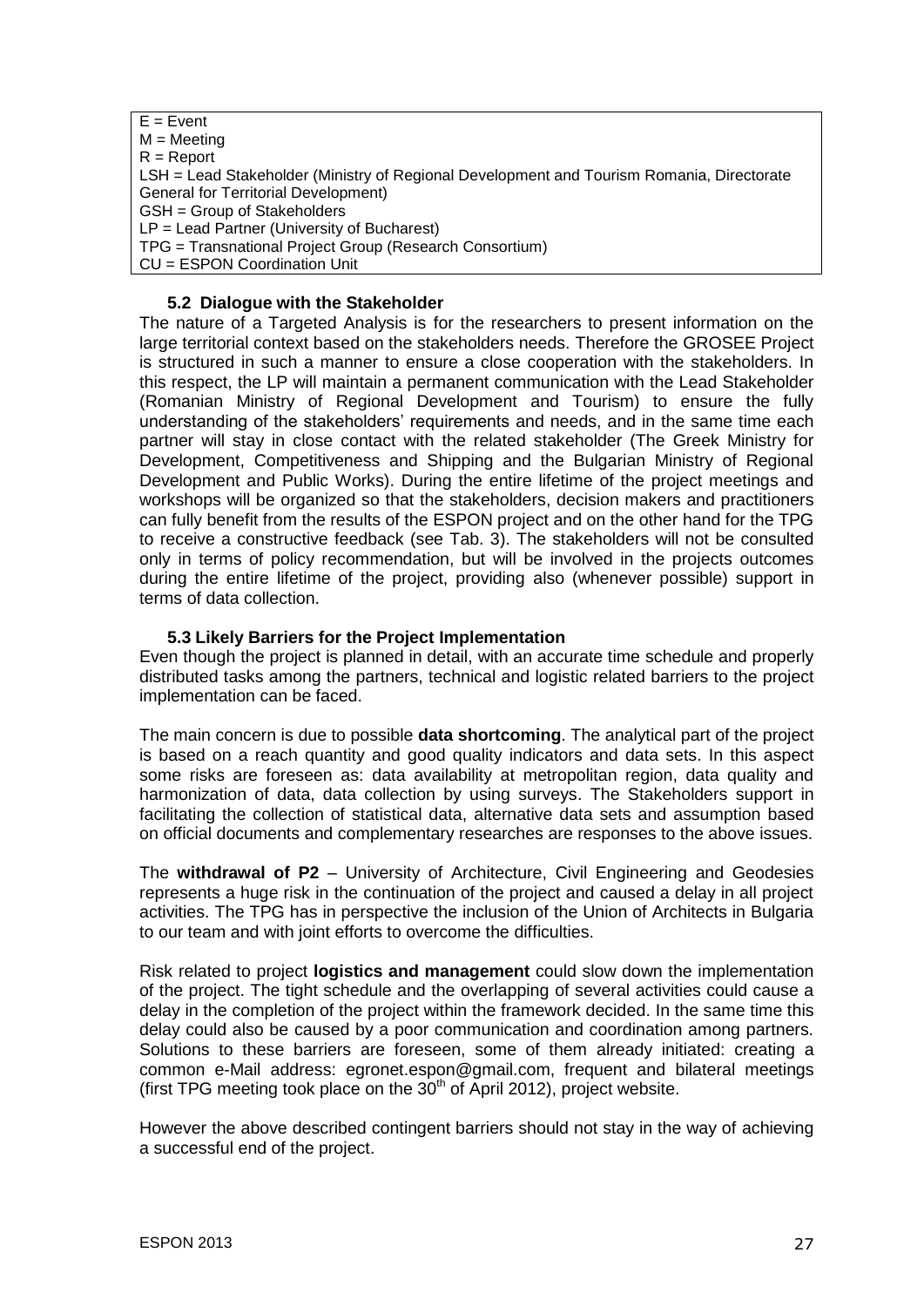# <span id="page-27-0"></span>**6. References**

- Agnew, J. (2001) *How Many Europes? The European Union, Eastward Enlargement and Uneven Development*, European Urban and Regional Studies, 8:1, 29-38;
- Angelidis, M. (2005) *Polycentric in Policies: The Greek Case, in Built Environment*, Alexandrine Press, Athens 31:2, pp. 112-121;
- Amiel M., Mélançon G., Rozenblat C. (2005) *Réseaux multi-niveaux: l'exemple des échanges aériens mondiaux de passagers*, http://mappemonde.mgm.fr/;
- Camagny, R. (2010) *Territorial Cohesion: A Theoretical and Operational Definition*, in Scienze Regionali, 9:1, 115-118;
- Castells, M. (1996) *The Information Age: Economy, society and culture: Volume 1 – The rise of the network society*, Blackwell Publishers, Massachusetts – Oxford;
- Castells, M. (1999) *The Information Age: Economy, Society & Culture, Vol I, The Rise of the Network Society*, Blackwell Publishers;
- Castells M. (2003) *The Internet Galaxy: Reflections on the Internet, Business, and Society,* USA, Oxford University Press;
- Cepoiu, A. L. (2009) *Rolul activitatilor industrial in dezvoltarea asezarilor din spatiul metropolitan al Bucurestilor*, Editura Universitara, Bucuresti;
- Chapelon, L. (1997). *Offre de transport et aménagement du territoire, These de doctorat),* Université François Rabelais, Tours.
- Champion, A. G. (2001) *A Changing Demographic Regime and Evolving Polycentric Urban Regions: Consequences for the Size, Composition and Distribution of City Populations*, Urban Studies, 38:4, p. 657-677;
- Davoudi, S. Evans, N. Governa, F. Santangelo, M. (2008), Territorial *Governance in the making. Approaches, Methodologies, Practices*. Boletin de la Associacion de Geografos Espanoles, 46, 351-355;
- Delaney, D. (2009) *Territory and Territoriality, International Encyclopedia of Human Geography*, Elsevier, Coventry, 11, 196-208;
- Dobrowska A., Lukomska, J. (2011) *Subregional Growth Poles in the Competition for Development Factors*, Miscellanea Geographica, 15, 133-151;
- ESPON 2006 Programme, 2005, Project 1.1.1, *Potentials for polycentric development in Europe*, Final Report;
- ESPON 2006 Programme, Project 1.1.2, *Urban-rural relations in Europe*, Final Report.
- ESPON 2006 Programme, 2005, Project 1.1.3, *Enlargement of the European Union and the wider European Perspective as regards its Polycentric Spatial Structure*, Final Report;
- ESPON 2006 Programme, 2004, Project 1.2.1, *Transport services on networks: territorial trends and basic supply of infrastructure for territorial cohesion*, Final Report;
- ESPON 2006 Programme, 2006, Project 1.4.1 *The role of small and medium sized towns*, Final Report;
- ESPON 2006 Programme, 2007, Project 1.4.3, *Study on Urban Functions*, Final Report;
- ESPON 2006 Programme, 2004, Project 2.4.2, *Integrated analysis of transnational and national territories based on ESPON results*, First Interm Report;
- ESPON 2006 Programme, 2006, Project 3.4.2 *EU economic policies and location of economic activities*, Final Report;
- ESPON 2013 Programme, 2010, Project ATTREG / *Attractiveness of Europeans Regions and Cities for residents and visitors*, Inception Report;
- ESPON 2013 Programme, 2011, Project ADES / *Airport as Drivers of Economic Success in Peripheral Regions*, Project Specifications;
- ESPON 2013 Programme, 2011, Project BEST METROPOLISES / *Best Development Conditions in European Metropolises: Paris, Berlin and Warsaw*, Inception Report;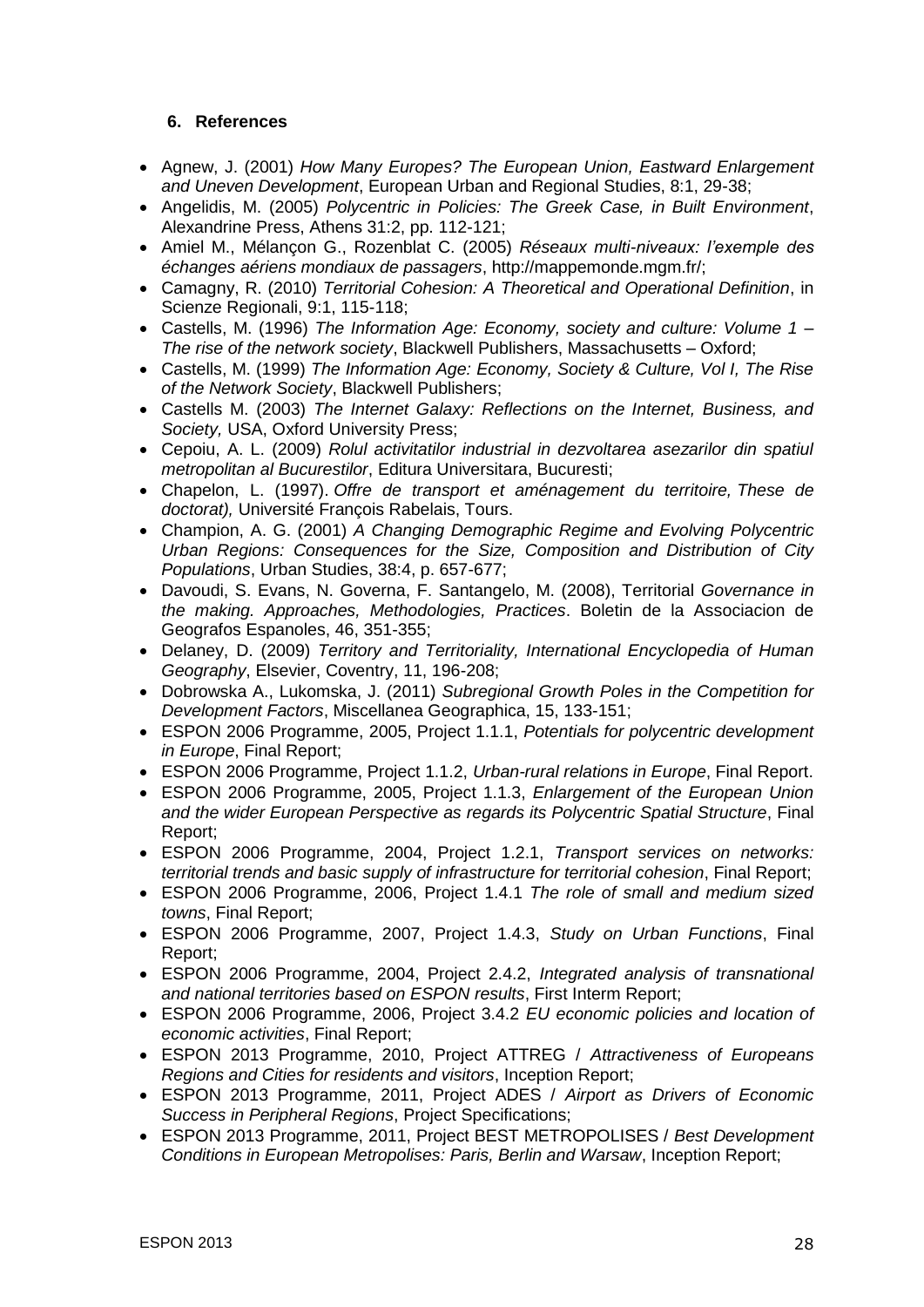- ESPON 2013 Programme, 2011, Project ESPON Climate / Climate Change and Territorial Effects on Regions and Local Economies in Europe, Final Report
- ESPON 2013 Programme, 2010, Project DEMIFER / *Demographic and Migratory Flow Affecting European Regions and Cities*, Final Report;
- ESPON 2013 Programme, 2010, Project FOCI / *Future Orientations for Cities*, Final Report;
- ESPON 2013 Programme, 2011, Project GROSEE / *Growthpoles in South-East Europe*, Porject Proposal;
- ESPON 2013 Programme, 2012, Project GEOSPECS / Geographic Specificities and Development Potentials in Europe, Final Report;
- ESPON 2013 Programme, 2010, Project METROBORDERS / *Cross-border Polycentric Metropolitan* Regions, Final Report;
- ESPON 2013 Programme, 2012, Project POLYCE / *Metropolisation and Polycentric Development in Central Europe*, Final Report;
- ESPON 2013 Programme, 2010, Project ReRisk / *Regions at Risk of Energy Poverty*, Final Report;
- ESPON 2013 Programme, 2012, Project SIESTA / *Spatial Indicators for a 'Europe 2020 Strategy' Territorial Analysis*; Final Draft Report;
- ESPON 2013 Programme, TIGER / *Territorial Impact of Globalization for Europe and Its Regions*, Draft Final Report;
- ESPON 2013 Programme, 2011, Project TRACC / *Transport accessibility at regional/local scale and patterns in Europe*, Interim Report;
- ESPON INTERCO *Indicators of Territorial Cohesion*, Draft Final Report;
- ESPON Database:
- European Commission, 2006, *Commission staff working paper*, SEC (2006)1432;
- European Commission, 2007, *Green Paper – Towerds a new culture for urban mobility*, COM(2007)0551
- European Commission, 2008, Communication from the Commission to the European Parliament and the Council, *Green Paper on Territorial Cohesion: Turning territorial diversity into strength*, Brussels 6.10.2008 {SEC (2008) 2550};
- European Commission, 2010, *Europe 2020: A European strategy for smart, sustainable and inclusive growth,* COM (2010) 2020, Brussels;
- European Union (EU), 2010, *URBACT Cities facing the crisis: impact and responses* (results of the respective specific survey);
- European Union, 2007, *Treaty of Lisbon: amending the Treaty on European Union and the Treaty establishing the European Community*, signed at Lisbon, 13 December 2007;
- European Union, 2007, *Leipzig Charter on Sustainable European Cities,* Agreed on the occasion of the Informal Ministerial Meeting in Leipzig on 24 / 25 May 2007;
- European Union, 2011, *Territorial Agenda of the European Union 2020, Towards an Inclusive, Smart and Sustainable Europe of Diverse Regions,* Agreed on the occasion of the Informal Ministerial Meeting in Gödöllő, Hungary on 19 May 2011;
- Evalsed (2008) *Delphi method. Evaluating Socio Economic Development*, Sourcebook 2, online:

http://ec.europa.eu/regional\_policy/sources/docgener/evaluation/evalsed/sourceb;

- Fifth Report on Economic, Social and Territorial Cohesion (Preliminary Version, November 2010)
- Gabi, S., Thierstein, A., Kruse, Chr., Glanzmann, L., (2005) *Sustainable Management of the polycentric European Metropolitan Region of Northern Switzerland*, Raumentwicklun;
- Goebel, V., Thierstein, A., Lüthi, S., (2007) *Functional polycentricity in the Mega-City Region of Munich,* Paper presented at the AESOP conference, July 2007, Napoli;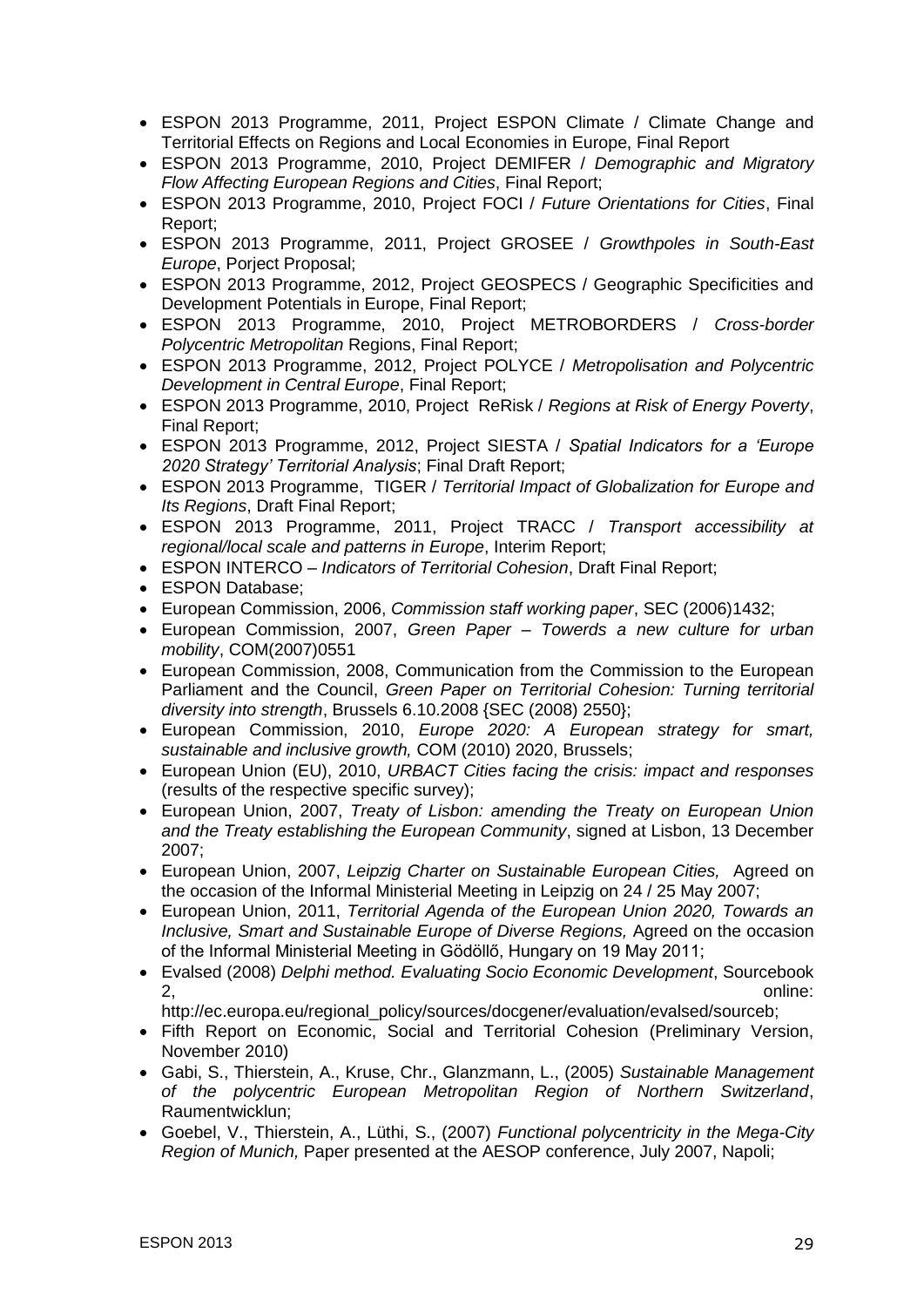- Greek Ministry of Economy and Finance, What is the National Strategic Reference Framework (NSRF) <http://www.espa.gr/en/Pages/staticWhatIsESPA.aspx> as of 21.9.12
- Haggett, P. (2001) *Geography, a global synthesis,* Harlow, Prentice Hall;
- Hall, P., Pain, K., (2006) *The Polycentric Metropolis - Learning from Mega-City Regions in Europe*, Earthscan Publications Ltd, London;
- Hellenic Republic / Ministry of Economy and Finance / General Secretariat of Investments and Development, 2007, NATIONAL STRATEGIC REFERENCE FRAMEWORK 2007 – 2013, ATHENS, JANUARY 2007
- Ianos, I. (2004) *Dinamica urbană (Aplicaţii la oraşul şi sistemul urban românesc) -* Urban dynamics (Study on the Romanian city and urban system), Edit. Tehnică, Bucureşti, pp. 213;
- Knox, P., Pinch, S. (2002) *Urban social geography. An introduction*, Prentice Hall, Harlow;
- Mathis, P. (2003) *Graphes et réseaux*, Paris PUF;
- McLoughlin, J. (1991) *The Demographic Revolution*, Faber and Faber, London;
- Moulaert, F., Rodriguez, A. and Swyngedouw, E. (Eds) (2003) *The Globalized City: Economic Restructuring and Social Polarization in European Cities*. Oxford: Oxford University Press;
- Ministry of Economy and Finance, 2008, Regional Operational Program (ROP) of Attiki (in Greek)
- Ministry of Development, Competitiveness, Infrastructure, Transport and Networks, 2012, ROP of Attica Objectives (in English)
- <http://www.attikis.gr/EN/Pages/OPObjectives.aspx> as of 24/9/12
- Ministry of Environment, Energy and Climate Change, 2008, General Framework of Spatial Planning and Sustainable Development (in Greek), Athens
- Ministry of Environment, Energy and Climate Change / Organisation for Planning and Environmental Protection of Athens, 2012, Strategic Plan for Athens (SPA) 2021 (Proposal of Law) (in Greek), Athens
- Paddison, R. (2001), Handbook of Urban Studies, SAGE Publications, London;
- Peptenatu, D. Pintilii, R. D. Draghici, C. Stoian, D. (2009) *Environmental pollution in functionally restructured urban areas: case study – the city of Bucharest*, in Iran Journal of Environmental Health Science and Engineering. 7:1, pp. 87-96;
- Otgaar, A. Van Den Ber, L. Van Der Meer, J. (2008) *Empowering metropolitan regions through new forms of cooperation,* Ashgate Publ;
- Rizopoulos, Y. (2000) *Foreign direct investment and western firms' internationalization strategies in the Balkan countries*, in The development of the Balkan Region, editors: George Petrakos and Stoyan Totev, Ashgate Publishing Company;
- Rozenblat, C., Pumain, D. (2007) *Firm linkages, innovation and the evolution of urban systems* in Taylor et al. (eds), Cities in Globalization: Practices, policies and theories, Routdledge, pp.130-156;
- Rozenblat C., Pumain, D. (2004) *Articulated modes of integration: the structuring of the european urban system* in M. Pacione: Changing cities: international perspectives, IGU Urban Commission and Strathclyde University Publishing, pp.91-105;
- Sassen, S. (2002) *Global networks, linked cities*, Routledge, New York London;
- Skayannis, P. (2000) *Infrastructure comparisons in transition countries: a new North-South divide in Europe?* in The development of the Balkan Region, editors: George Petrakos and Stoyan Totev, Ashgate Publishing Company;
- Spiekermann, K., Wegener, M. (2008) *The shrinking continent: accessibility, competitiveness and cohesion* in Faludi, A.: European Spatial Research and Planning. Cambridge;
- Spiekermann, K., Wegener, M. (2007) *Update of Selected Potential Accessibility Indicators*. ESPON publications;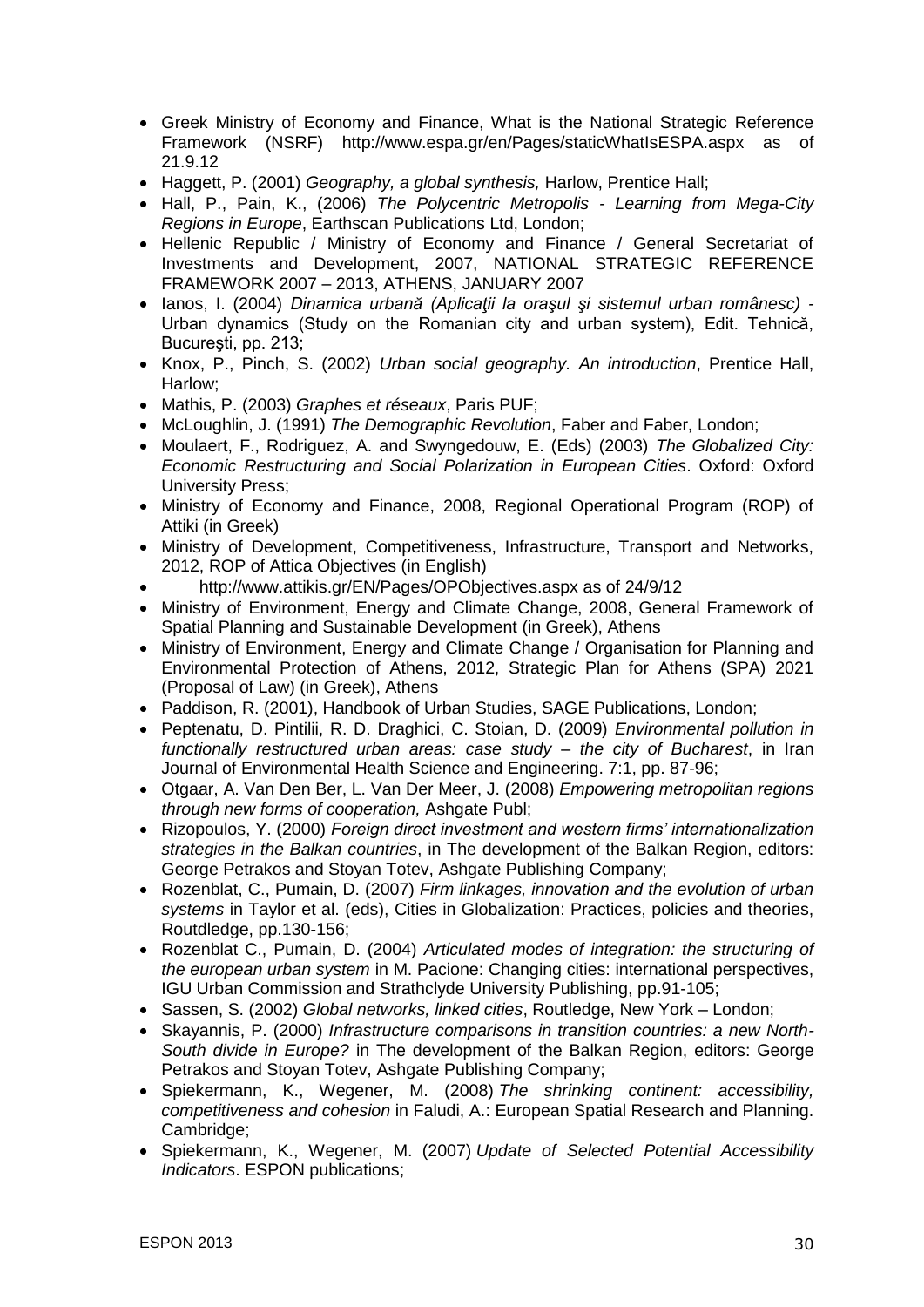- PwC Big Cities Network, (2005) *Cities of the future: global competition, local leadership,* Pricewaterhouse Coopers;
- Van de Kaa, D. J. (1987) *Europe's second demographic transition*, Population Bulletin 42, p. 1-57;
- Vossen, J. (2004) Bukarest Die Entwicklung des Stadtraumes, Dietrich Reimer Verlag, Berlin;
- Taylor, P. J. (2003) *European Cities in the World Network,* in Dijk, H. van (ed) T*he European Metropolis 1920–2000*, Erasmus Universiteit, Rotterdam;
- The European Spatial Development Perspective (ESDP) Potsdam 1999
- Thierstein, A., Droß, M. (2008) *Airport Region of Munich – show-case for a lack of territorial governance* in AESOP Conference;
- Thornely, A. (1993) *Letter from Sofia: building the foundation for a market-oriented planning system* in Planning Practice and Research, 8:4, p.27-30;
- Bulgaria. Planning Practice and Research, 8, pp.27-30.
- ooks/method\_techniques/analysing\_data/index\_en.htm
- EUROSTAT
- Corine Land Cover